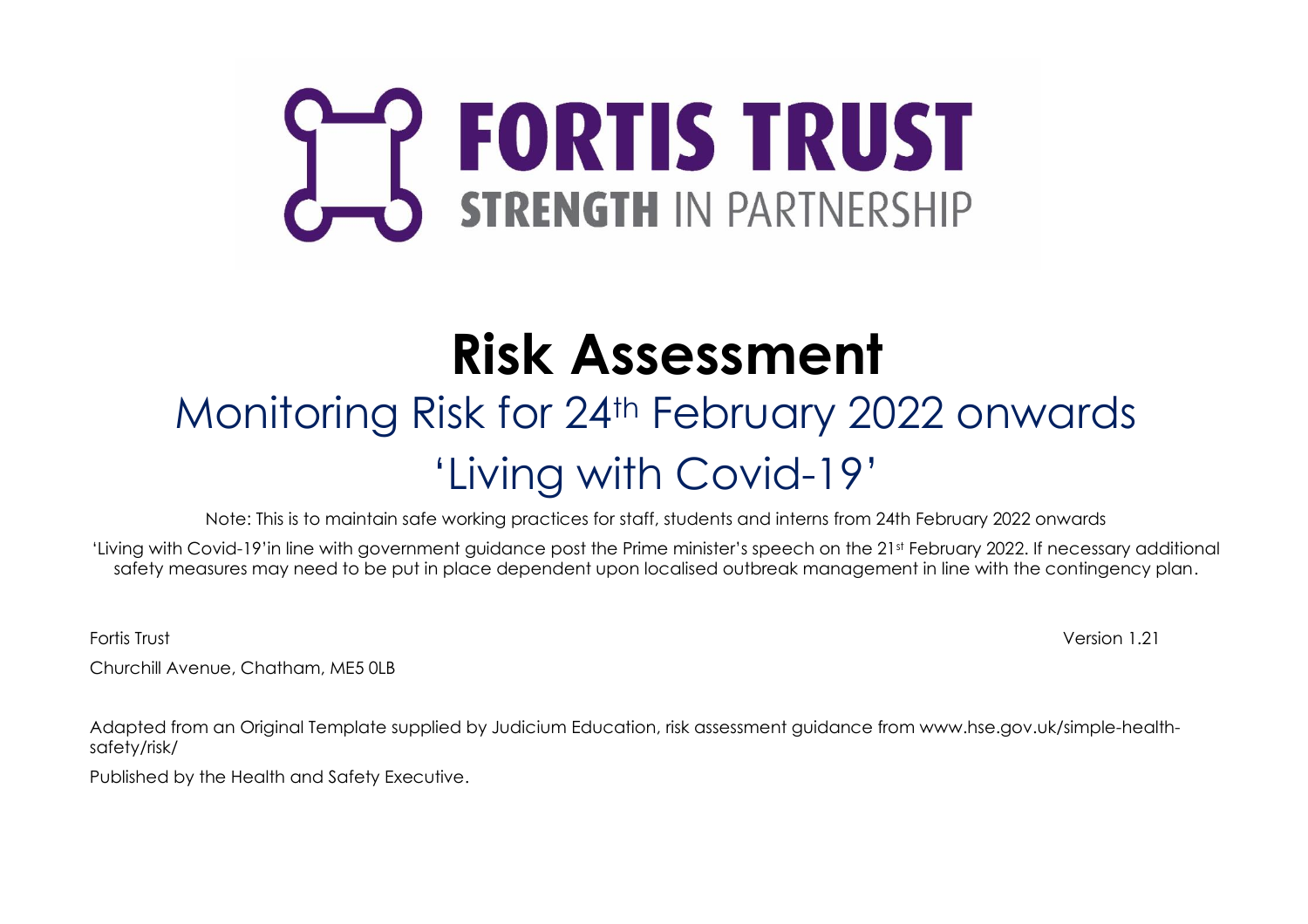#### **Record of Approval**

Before each stage of provision re-opening and as an ongoing review of progress this document will be reviewed and updated. At regular points before progressing to 'widening' to students/interns or staff this documents along with the Fortis Trust Recovery Plan for Bradfields Academy will be reviewed and agreed by Fortis Trustees. The Recovery plan section for F2E will be reviewed and agreed for F2E Directors.

| Version                           | <b>Reviewed and agreed on</b><br>behalf of Fortis Trust         | Signed:     | Date:      | <b>Updates made:</b>                                                                                                                                                                                                                                                    |
|-----------------------------------|-----------------------------------------------------------------|-------------|------------|-------------------------------------------------------------------------------------------------------------------------------------------------------------------------------------------------------------------------------------------------------------------------|
| Risk<br>Assessment<br>V1.5        | <b>Peter Martin</b><br>Chair of Trustees<br>Marie Sweetlove CEO | P.V. Martin | 16/06/2020 | Review in light of further expanding bubbles. BAME detail added.                                                                                                                                                                                                        |
| Risk<br>Assessment<br>V1.6        | <b>Peter Martin</b><br>Chair of Trustees<br>Marie Sweetlove CEO | P.V. Martin | 29/06/2020 | Regulations over air conditioning changed. Units can now be used.<br>NOTE: also presented to Full Trustee board and approval given.                                                                                                                                     |
| <b>Risk</b><br>Assessment<br>V1.7 | <b>Peter Martin</b><br>Chair of Trustees<br>Marie Sweetlove CEO | P.V. Martin | 10/07/2020 | Full review in line with government guidance document for full return of all students and<br>staff from September.                                                                                                                                                      |
| <b>Risk</b><br>Assessment<br>V1.8 | <b>Peter Martin</b><br>Chair of Trustees<br>Marie Sweetlove CEO | P.V. Martin | 20/07/2020 | Re-review of updated government guidance on the 07 08 2020 to ensure all risk<br>assessment processes are still in line with the guidance.                                                                                                                              |
| Risk<br>Assessment<br>V1.8        | <b>Peter Martin</b><br>Chair of Trustees<br>Marie Sweetlove CEO | P.V. Martin | 20/07/2020 | Updated with new guidance published on<br>Scenario response planning added to the appendix in line with current government<br>guidance. Adjustments made based on feedback from staff.                                                                                  |
| <b>Risk</b><br>Assessment<br>V1.9 | <b>Peter Martin</b><br>Chair of Trustees<br>Marie Sweetlove CEO | P.V. Martin | 01/10/2020 |                                                                                                                                                                                                                                                                         |
| Risk<br>Assessment<br>V1.10       | <b>Peter Martin</b><br>Chair of Trustees<br>Marie Sweetlove CEO | P.V. Martin | Dec/ 2020  | Impact of rising rates in Medway<br>Spread of Covid within the academy December 2020                                                                                                                                                                                    |
| Risk<br>Assessment<br>V1.11       | <b>Peter Martin</b><br>Chair of Trustees<br>Marie Sweetlove CEO | P.V. Martin | 02/01/2021 | Updated for planning for January return<br>Consideration of post-Christmas impact on spread<br>Consideration of Medway rates (Tier 4)<br>From 04/01/2021 consideration of 3rd National lockdown.<br>Approved by the Full Board of Trustees on the 1st and 4th Feb. 2021 |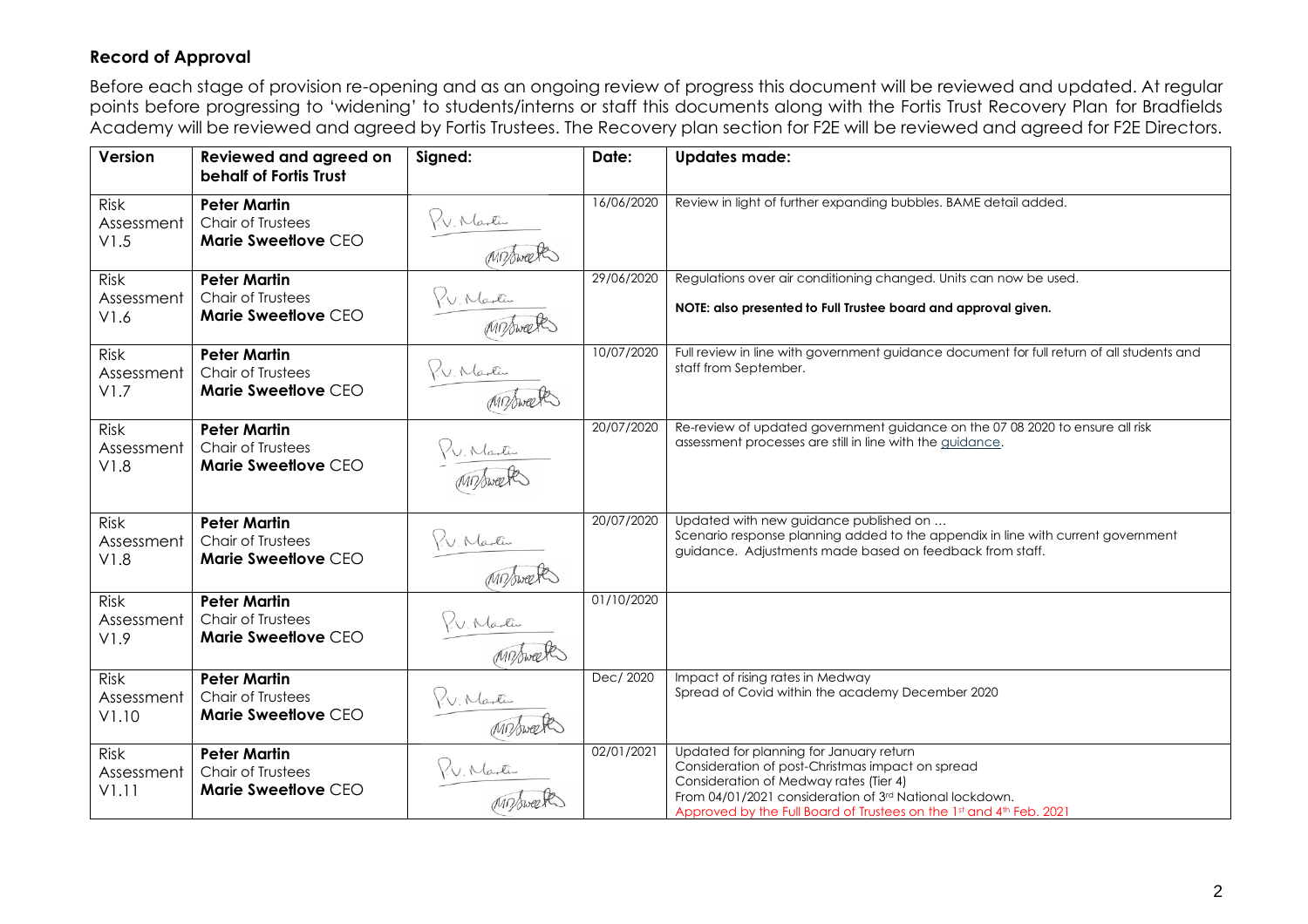| Risk<br>Assessment<br>V1.12<br>Risk<br>Assessment<br>V1.13<br>Risk | <b>Peter Martin</b><br>Chair of Trustees<br>Marie Sweetlove CEO<br><b>Peter Martin</b><br>Chair of Trustees<br>Marie Sweetlove CEO<br><b>Peter Martin</b> | P.V. Martin<br>P.V. Martin | 23/02/2021<br>05/03/2021<br>08/03/2021 | Updated for planning for 8 <sup>th</sup> March full return<br>Consideration of new guidance produced for schools (22/02/21)/CST UK presentation from<br>Baroness Berridge (23/02/21)/HT Reference group meetings, subject association guidance<br>and union feedback.<br>Approval will be sought from the Trust board.<br>Update for Covid secure cake sales and on site events for Term 4 onwards.<br>Update after full review of the 'Joint union safety checklist for schools<br>Checklist for fuller opening<br>in March 2021'.<br>Update to include outreach return to schools                                                                                                                                                                                                                                                                                                                                                                                                                                                                                                                             |
|--------------------------------------------------------------------|-----------------------------------------------------------------------------------------------------------------------------------------------------------|----------------------------|----------------------------------------|-----------------------------------------------------------------------------------------------------------------------------------------------------------------------------------------------------------------------------------------------------------------------------------------------------------------------------------------------------------------------------------------------------------------------------------------------------------------------------------------------------------------------------------------------------------------------------------------------------------------------------------------------------------------------------------------------------------------------------------------------------------------------------------------------------------------------------------------------------------------------------------------------------------------------------------------------------------------------------------------------------------------------------------------------------------------------------------------------------------------|
| Assessment<br>V1.14                                                | Chair of Trustees<br>Marie Sweetlove CEO                                                                                                                  | P.V. Martin<br>Misweet     |                                        | Update post feedback after week one of full return.                                                                                                                                                                                                                                                                                                                                                                                                                                                                                                                                                                                                                                                                                                                                                                                                                                                                                                                                                                                                                                                             |
| Risk<br>Assessment<br>V1.14                                        | <b>Peter Martin</b><br>Chair of Trustees<br>Marie Sweetlove CEO                                                                                           | P.V. Martin                | 08/03/2021                             | For Term 5 updates include:<br>• return to lunches in the hall and prior duty rota<br>Wraparound clubs: Twilight Club, PE Club and Bushcraft to be 1 evening a week each<br>$\bullet$<br>Guides to be reintroduced first.<br>$\bullet$<br>Agreed 'mixing' of students for attendance in line with club risk assessments.<br>$\bullet$<br>Lunchtime - Art & History Club to be started<br>$\bullet$<br>Guides/Young Rangers to resume<br>$\bullet$<br>Offsite activities - PE will access Walderslade Sports Hall<br>$\bullet$<br>Primary PE will be phased back in in line with Swimming risk assessment<br>$\bullet$<br>DOE, Community volunteering, travel training will continue (travel training will be able<br>$\bullet$<br>to access newly opened venues in line with the government roadmap<br>Prom will go ahead<br>$\bullet$<br>Transition taster days will take place spread across the week.<br>$\bullet$<br>PE Coaches/Volunteers/Beanstalk to return and follow visitor protocol<br>Lesson Observations will begin.<br>$\bullet$<br>PE – reintroduction of changing rooms for Complex and Primary |
| <b>Risk</b><br>Assessment<br>V1.15                                 | <b>Peter Martin</b><br><b>Chair of Trustees</b><br><b>Marie Sweetlove CEO</b>                                                                             | P.V. Martin                | 28/05/2021                             | Term 6 updates include:<br>Additional offsite trips now able to go ahead<br>Increased in the number of Lunchtime clubs - all clubs have spate risk assessments<br>$\bullet$<br>Use of new LFT will be phased in<br>• Face coverings only in communal areas for staff. Optional for everyone else.                                                                                                                                                                                                                                                                                                                                                                                                                                                                                                                                                                                                                                                                                                                                                                                                               |
| <b>Risk</b><br>Assessment<br>V1.16                                 | <b>Peter Martin</b><br><b>Chair of Trustees</b><br><b>Marie Sweetlove CEO</b>                                                                             | P.V. Nartin<br>Misweeks    | 01/06/2021                             | Updated in light of local Covid context and the need to mitigate a local Medway based<br>outbreak.                                                                                                                                                                                                                                                                                                                                                                                                                                                                                                                                                                                                                                                                                                                                                                                                                                                                                                                                                                                                              |
| Risk<br>Assessment<br>V1.17                                        | <b>Peter Martin</b><br><b>Chair of Trustees</b><br><b>Marie Sweetlove CEO</b>                                                                             | P.V. Martin<br>Misweets    | 30/08/2021                             | Updated to include guidance changes as England progresses into Step 4 of the Roadmap.<br>Changes to requirements for face coverings, consistent groupings and increased vaccine<br>coverage.                                                                                                                                                                                                                                                                                                                                                                                                                                                                                                                                                                                                                                                                                                                                                                                                                                                                                                                    |
| <b>Risk</b><br>Assessment<br>V1.18                                 | <b>Peter Martin</b><br><b>Chair of Trustees</b><br><b>Marie Sweetlove CEO</b>                                                                             | P.V. Nartin                | 13/09/2021                             | Updated to reflect assessment after initial return and further tweaks to the DFE guidance.                                                                                                                                                                                                                                                                                                                                                                                                                                                                                                                                                                                                                                                                                                                                                                                                                                                                                                                                                                                                                      |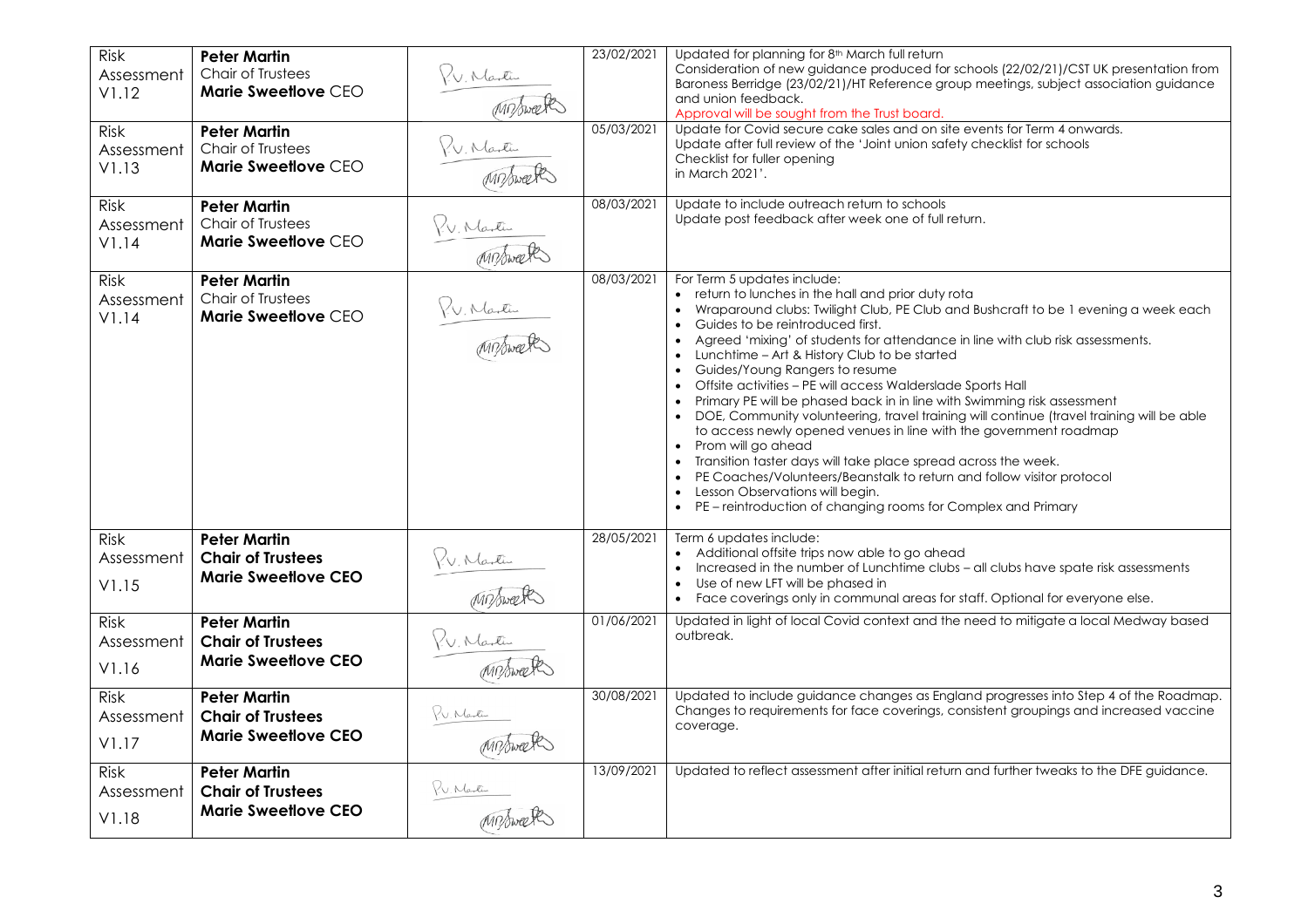| <b>Risk</b><br>Assessment<br>V1.19 | <b>Peter Martin</b><br><b>Chair of Trustees</b><br><b>Marie Sweetlove CEO</b> | Y.V. Martin | 02/01/2022 | Updated to reflect the new DFE guidance released on the 2 <sup>nd</sup> January 2022 in response to<br>controlling the spread of the Omicron variant. Re-introduction of face coverings in all<br>areas for staff, students in year 7 and above and interns. Changes to the isolation practices<br>and extension of the LF testing practice and vaccinations. Approved by the Full Board of<br>Trustees Dec 2021                                                                                                                                                                  |
|------------------------------------|-------------------------------------------------------------------------------|-------------|------------|-----------------------------------------------------------------------------------------------------------------------------------------------------------------------------------------------------------------------------------------------------------------------------------------------------------------------------------------------------------------------------------------------------------------------------------------------------------------------------------------------------------------------------------------------------------------------------------|
| <b>Risk</b><br>Assessment<br>V1.20 | <b>Peter Martin</b><br><b>Chair of Trustees</b><br><b>Marie Sweetlove CEO</b> | Y.V. Martin | 19/01/2022 | For implementation from the 27 <sup>th</sup> Jan. 2022 in line with the governments relaxing of Plan B<br>rules. Face coverings can be worn by individual choice but are no longer mandatory in<br>classrooms or communal areas. Movement around Bradfields Academy can be<br>increased, removing the need for the one way system in the upper site. F2E interns will<br>continue to observe individual employers risk assessments. Face to face meetings/events<br>with parents, face to face briefings and assemblies faced back in. Approved by the FS&B<br>Committee Feb 2021 |
| <b>Risk</b><br>Assessment<br>V1.21 | <b>Peter Martin</b><br><b>Chair of Trustees</b><br><b>Marie Sweetlove CEO</b> |             | 25/02/2022 | For immediate implementation post guidance changes issued today (25.02.2022) for SEND<br>and special settings.<br>Contacts are no longer required to self-isolate or advised to take daily tests, and<br>contact tracing has ended.<br>Face coverings are no longer advised for pupils, students, staff and visitors in<br>classrooms or communal areas.<br>Continue testing twice weekly for all.<br>Contingency plan will outline stepping up and stepping down as required.                                                                                                    |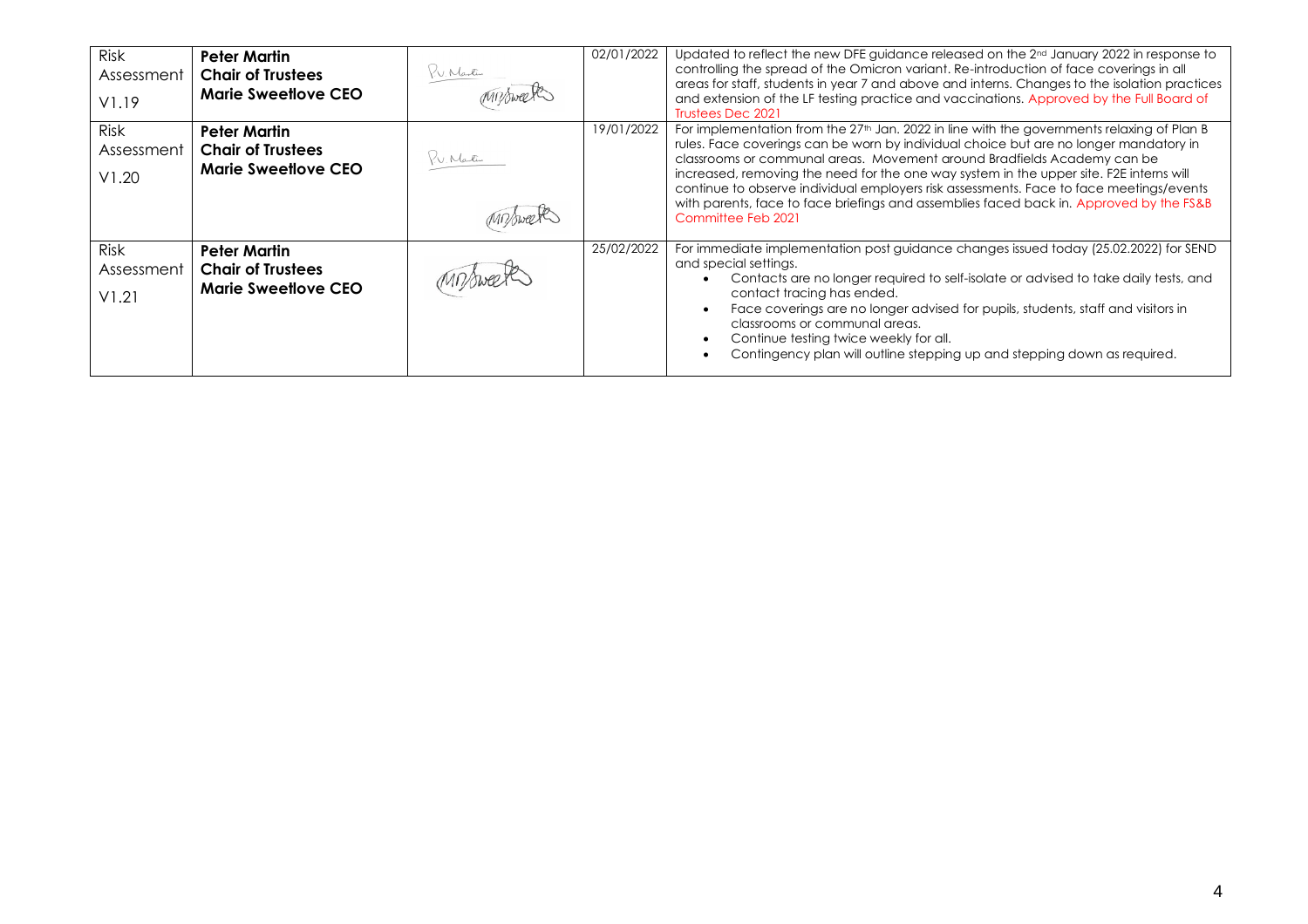### Contents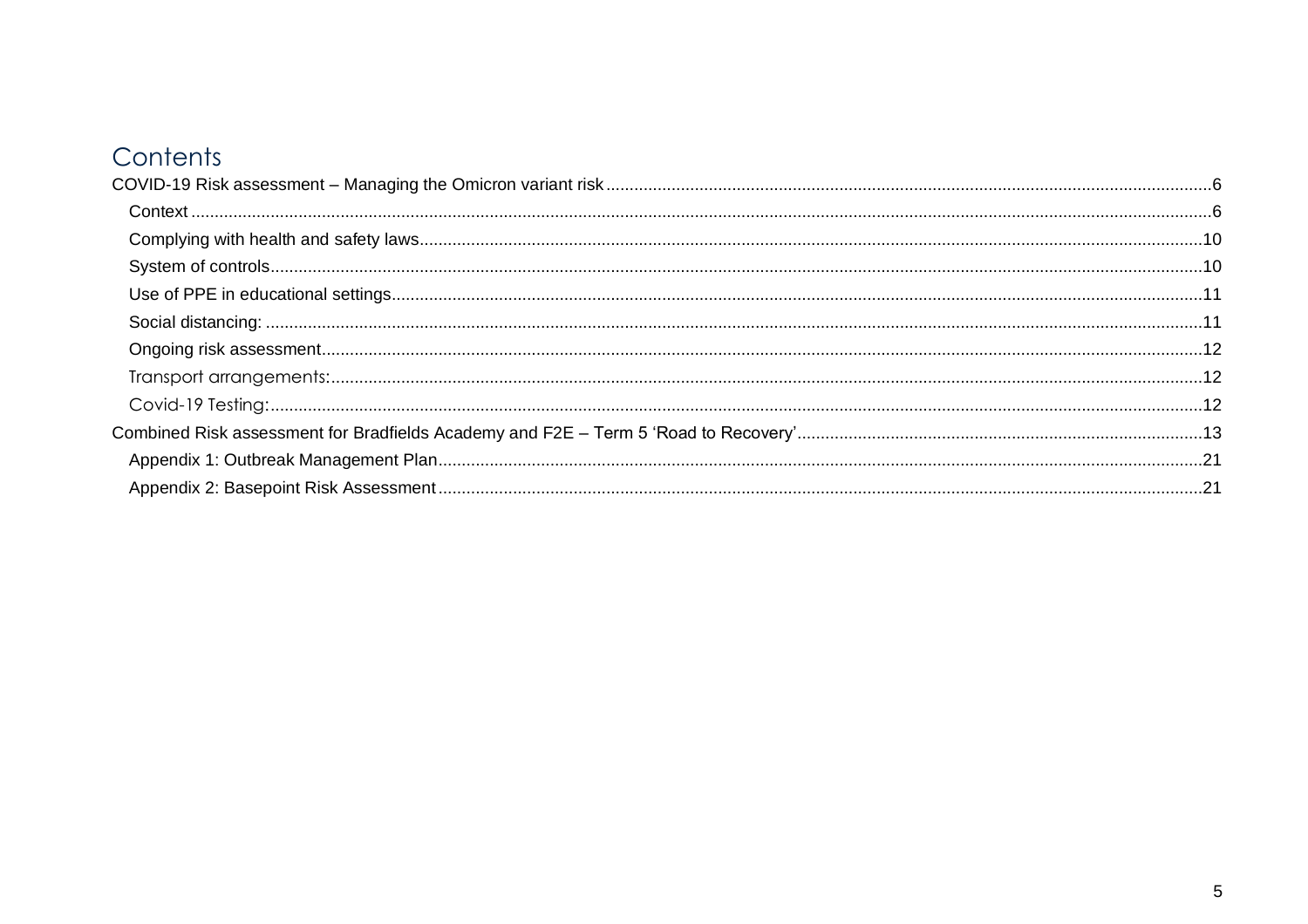#### <span id="page-5-0"></span>**COVID-19 Risk assessment – Managing the Omicron variant risk**

#### <span id="page-5-1"></span>**Context**

Following the initial closure of all schools and FE provisions in March 2020, with only continuous childcare provision provided for Keyworker's children and the most vulnerable as part of the countries plan for recovery all schools plan for and successfully reopened in September 2020. Throughout this period the Trust and F2E have risk assessed at each stage in order to plan for each stage towards recovery and re-opening. Bradfields academy opened fully in September 2020 and F2E was able to open to provide education and skills for working life, employers in the main only begun to open to interns in December. Risk Assessments V1.0-1.10 reflect the contingency planning put into place throughout this period.

Prior to the Academy closing at the end of Term 2 2020-21 we suffered an outbreak of the virus due to a parent failing to report that they had contracted the virus and as such sent their child into the academy. Prior to this we had to send some groups home to isolate due to contact with the virus outside of the academy impacting on groups within the academy. We were one of the last schools within Medway to have an outbreak. This was due to effective risk assessment and implementation of actions to reduce the level of risk. Medway's local position at this point was critical due to the rapid spread of the virus and increasing number of deaths. Medway was placed within Tier 4, however, for the Christmas period some flexibilities were granted. This has clearly led to a further increase in the spread of the virus. Lateral Flow testing was rolled out to the local community to identify potential asymptomatic cases.

**January 2021:** Further local restrictions were implemented for Tier 4 areas to look to contain the spread and reduce social interaction. Unfortunately, this has not slowed the spread. Furthermore, a new virile strain of the virus was been identified which spread more rapidly through the younger population. Prior to Schools opening the government announced the opportunity for Mainstream secondary schools to have a phased return to Term 3 to support with the planning and implementation of Lateral Flow Testing within schools. Primaries, Special and AP provisions were not given this flexibility, however, Fortis Trust was granted special permission from the RSC to have the same flexible approach to return for September so that LFT could also be implemented. The Trusts provisions remained open for the most vulnerable and the children of critical keyworkers for the duration of this period until 8<sup>th</sup> March 2021.

8<sup>th</sup> March 2021: On the 22<sup>nd</sup> February the Prime Minster introduced the Government's 'roadmap' and announced that schools and colleges will reopen to all children from 8th March. This document was used to provide an overview of the measures that were considered and the actions needed to ensure potential risk was minimised as we progressed towards full opening on the 8th March 2021. The risk assessment continued to be reviewed, adjusted and updated throughout Term 4. CEV staff and students had to shield until the end of March 2021 and returned from the 1st April, unless their medical consultant provides additional evidence that they should continue to shield.

**Term 5 2021:** In light of the successful full opening of the academy from the 8<sup>th</sup> March, we planned to further progress towards greater 'normality' for Term 5. Through careful monitoring and assessment we were able to provide a fuller curriculum, manage on site safety and begin to increase the offer of lunchtime and after hour's clubs. Additionally the office staff were spread out to increase working space which required the desks in the reception area to be used. A screen was added to the reception desk to shield staff from those passing through. Face covering guidance also changed mid-term (from 17th May) and as such students are no longer required to wear face coverings; staff are required to wear face coverings in communal areas where social distancing is not possible. To support with individual anxieties staff and students who want to continue to wear face coverings are welcome to do so as long as they follow the guidance for its correct use. Covid-19 secure measures will remain in place to reduce the risk of transmission, the trust will look to reduce contact between groups as much as possible, however, due to the constraints of the building and the need to deliver and broad and balanced curriculum Bradfields Academy and F2E will each be 'bubbles' in their entirety. As part of the full return on the 8<sup>th</sup> March all students (with permission) had 3 LFT tests on site and then had twice weekly tests in school or if capable at home, staff continued to be tested twice weekly at home. These practices will continue for Term 5. Staff will also self-test during the Easter break. Additionally, a separate comprehensive risk has been created for the LF Test Centre and will be followed. This is in line with the guidance for the implementation of the LFT and the guidance for special provisions.

**Term 6 2021:** Term 6 will potentially see further 'relaxing' of national Covid restrictions, dependent upon the impact of the 'Indian variant'. The aim is to continue to expand the offsite trip, enrichment and extra-curricular offer for Term 6 while ensuring each activity is risk assessed and Covid-19 compliant. This risk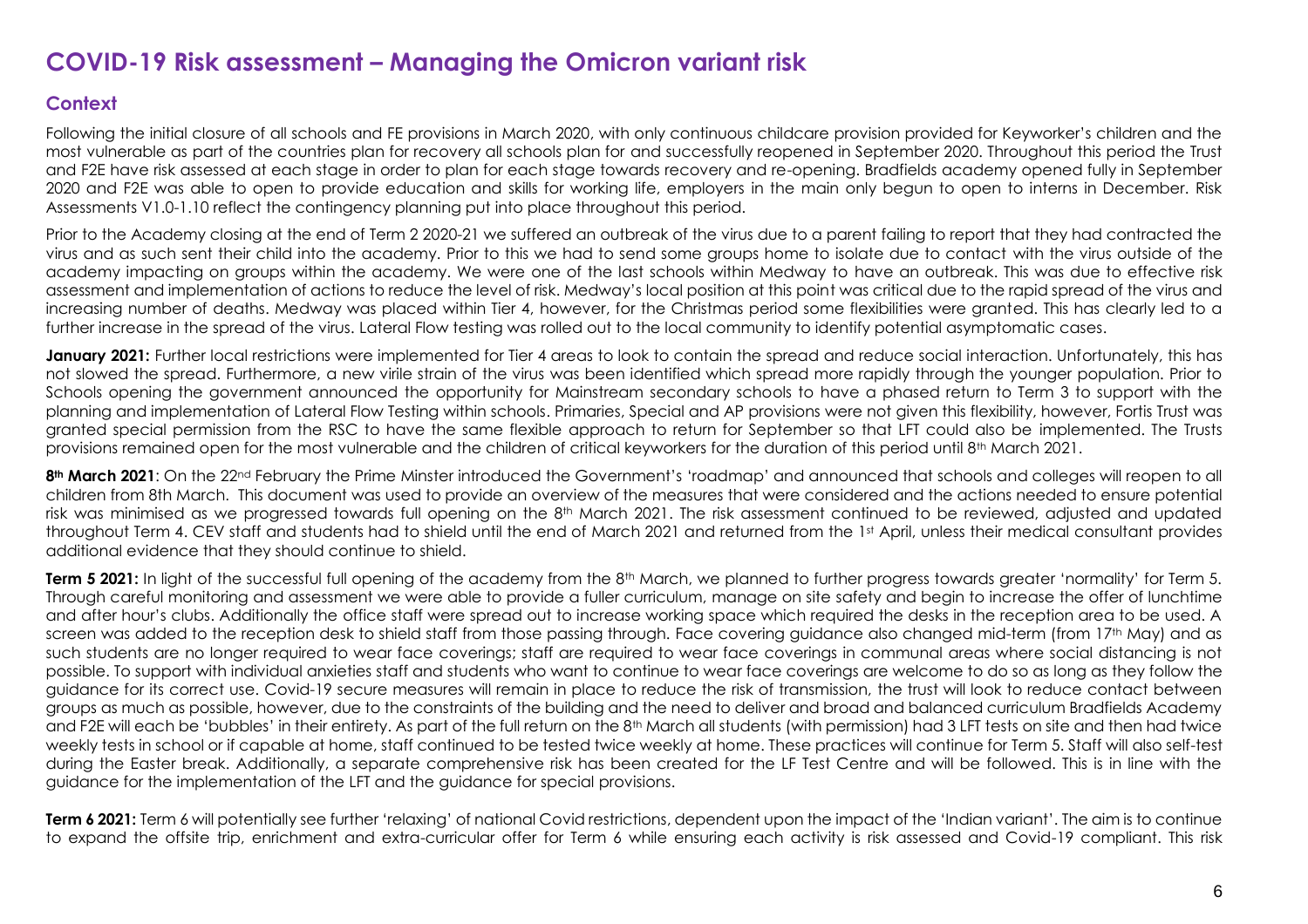assessment will review potential risk as we make changes along our road to full repair and recovery. At each stage we will review the impact of our changes, if the virus begins to spread within the academy again we will revert back to previous practices in Risk Assessment 1.14.

We will review and build upon our ongoing Covid secure measures to ensure that the Trust can operate as 'normal' as possible while still mitigating for the potential risks from Covid-19; and continue to respond to government updates as they happen.

SEND Transport will continue to support by reflecting our groupings and following good hygiene practices/use of face coverings.

#### **Sept 2021 – Dec 2021:**

Term 1 2021 reflected step 4 of the national roadmap for recovery. With the increase in the percentage of adults who are now vaccinated and the planned vaccination programme for older children the aim was to reduce measures where possible to place the focus firmly on minimising disruption to education. During August the guidance for all provisions was updated to 'step down' measures placing a greater focus on people protecting themselves. The key common changes across all guidance were:

- Face coverings are no longer required within communal areas, but should be worn while accessing school transport.
- 'Bubbles' or consistent groupings are no longer required, students and staff are able to move freely between groups.
- There is no longer a requirement for isolation for unvaccinated young people up to the age of 18 years and 6 months do not need to self-isolate when identified as a close contact. Those over 18 years and 6 months will be required to isolate if they have not been vaccinated.
- Contact with positive cases no longer requires isolation unless you develop symptoms. Contact Tracing may advise a PCR test to be taken, however, this is not always the case and is only advised.
- Children who are aged under 5 years old who are identified as close contacts will only be advised to take a PCR test if the positive case is in their own household.
- The Trust Contingency policy and Outbreak Management Plan must be adhered to if there is a local outbreak, PHE and Medway must also be informed.
- LFT must continue until further notice.

Protective measures such as regular cleaning and handwashing continued, Bradfields Academy regularly fogs to treat all rooms and reduce the risk of the virus being on furniture/in rooms. From September 2020 as a Trust we prepared a programme of blended learning, this was initially implemented for the period of National lockdown from January until March 2021 and will continue for the foreseeable future. In line with the Trust Remote Education policy students who are unable to attend the academy for Covid-19 related reasons will continue to have remote learning set.

The schools guidance continued to set out a range of measures to protect children and staff. This guidance applies to all mainstream schools, alternative provision, independent schools and boarding schools and sets out advice on how they can minimise contact and mixing. Separate guidance has also been published for special schools. It has been updated regularly throughout the Covid-19 period. Considerations for the requirements of the national lockdown/tier systems will be considered and actions taken within the academy to further adapt this risk assessment.

Overall, the Trust was able to successfully maintain standards of safety within the academy during Terms 1&2. During the later part of the Term 2, we started to see an increase in staff and students testing positive, with the majority infected through engaging in community activities rather than spreading within the Trust's provisions. With high levels of staff absence for a range of reasons it become necessary to resort to virtual meetings and focus on maintaining cover for lessons.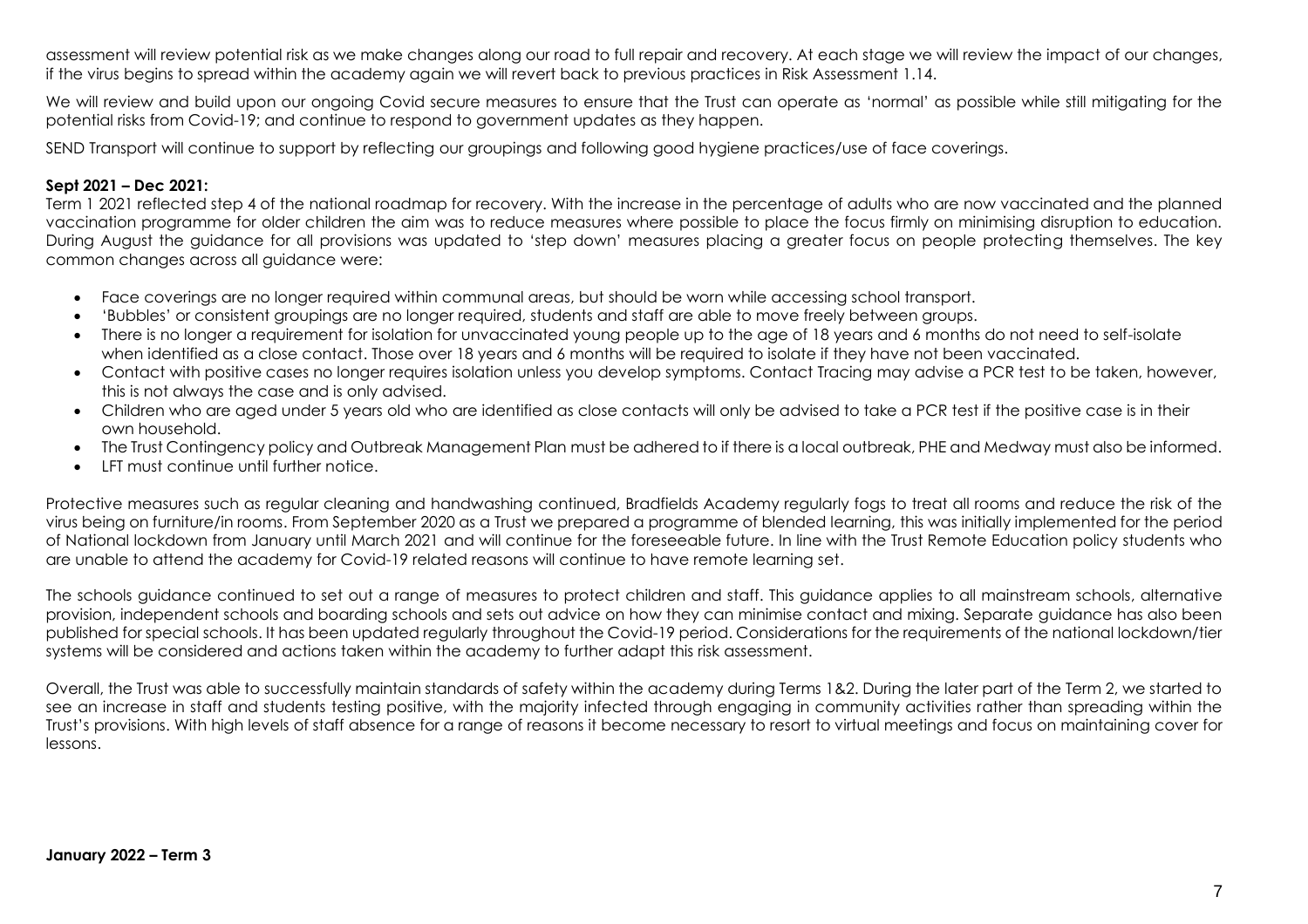The Omicron variant was spreading rapidly. In order to reduce the rate of the spread the DFE realised updated guidance for temporary additional restrictions which we put in place. These reinstated the need for face coverings to be worn by all students/interns and staff, who are not exempt from year 7 and above in all areas of the academy and F2E. Changes included:

- A change to the self-isolation period for individuals who test positive for COVID-19
- a move to daily testing for close contacts of COVID-19
- an update on the need to continue to provide remote education
- an update on Ofsted inspections due to take place in January with a pause on inspection for week one only
- advice on COVID-19 vaccinations for at-risk 5 to 11 year olds, booster doses for at-risk 12 to 15 year olds and all 16 to 17 year olds
- updated guidance on the use of face coverings in secondary schools, colleges and universities
- an update for all education and childcare settings on the availability of air cleaning units
- an update to the definition of vulnerable children
- information on exams and assessments taking place in January
- information on the update to the educational setting status form for return in January

All parents and carers were written to at the end of Term 2 to request that children in year 7 and above/ interns conducted two lateral flows prior to their return to the academy/F2E in Term 3. A further reminder letter and update on the changes was sent the day before term 4 started with reminder letters and communications given regularly.

#### **27th January 2022 Onwards**

The government announced that from the 27<sup>th</sup> January they would be relaxing Plan B restrictions in light of the predicted spread and impact of the Omicron variant not being as prevalent as first thought. Schools have been advised that face coverings are no longer mandatory in classrooms and communal areas. However, staff and students in year 7 and above can still opt to wear a face covering should they wish to do so. Nationally relaxed measures have been applied to shops, leisure and entertainment venues which will lead to increased mixing, deemed safe by the government. In light of this we will begin to relax our own measures:

#### **Remainder of Term 3**

- Face coverings will be optional for staff and students, as long as they are worn correctly.
- Bradfields upper site one way system will be removed.
- On site parent events will be gradually phased back in.
- The number of in person meetings will be increased as appropriate.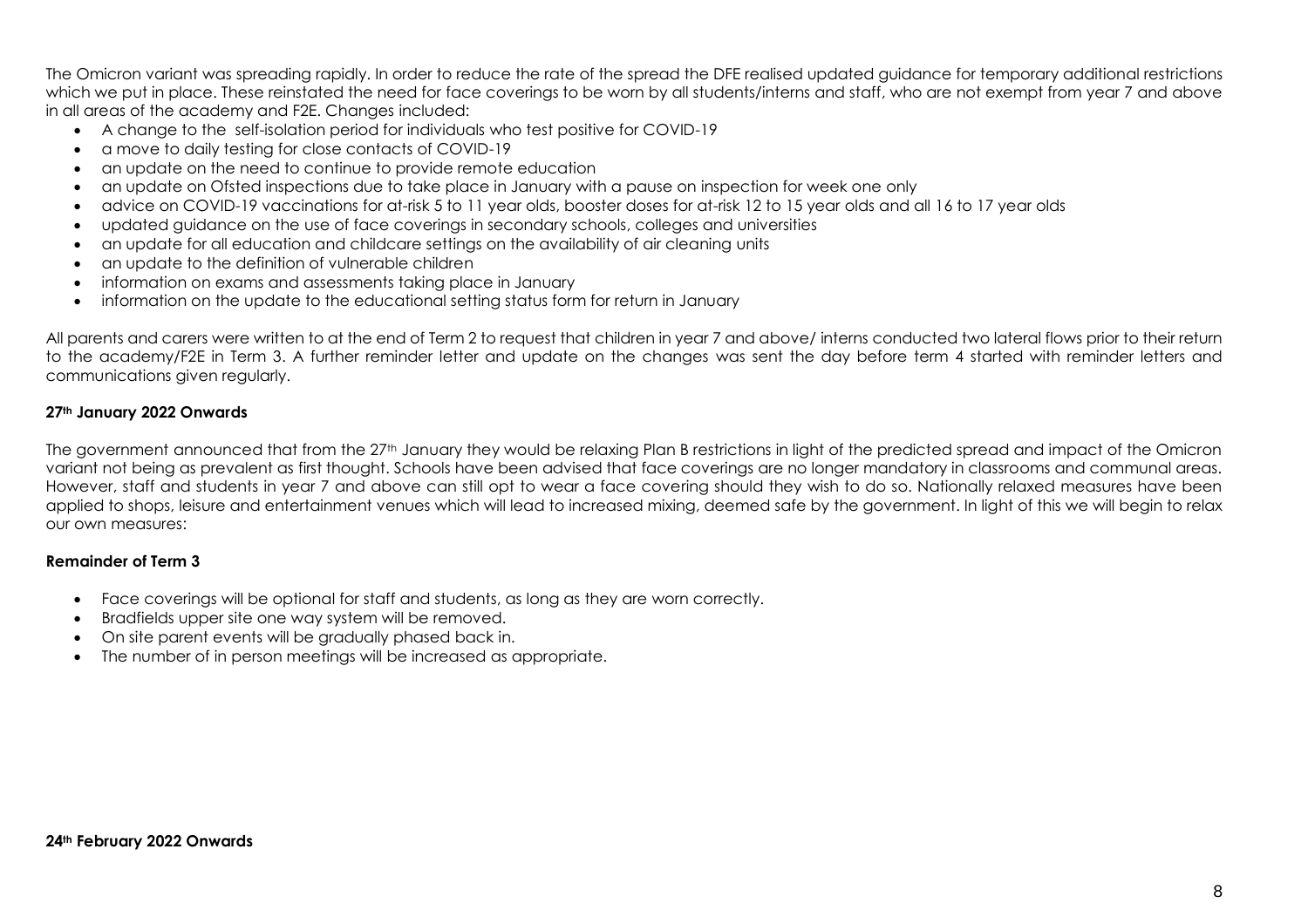On the 21st February 2022 the Prime Minister outlined the need to learn to 'live' with Covid-19 and as such the need to remove any final protective measures such as face coverings, the need to isolate, etc. for the general population. The Special and AP guidance from now until April is slightly different. The new guidance outlines the following:

- Contacts are no longer required to self-isolate or advised to take daily tests, and contact tracing has ended.
- Face coverings are no longer advised for pupils, students, staff and visitors in classrooms or communal areas.
- Continue testing twice weekly for all.
- Contingency plan will outline stepping up and stepping down as required.

Staff and students will continue to test twice weekly. Cleaning and hygiene measures will stay in place as will our plan to phase in more face to face meetings and events.

#### **Term 4**

- In person assemblies will be phased back in.
- Parent events will be held in person on site appropriate to event.
- Full briefings will return to in person meetings.

**Note:** Should our weekly Covid cases begin to increase within the Trust we will look to implement our contingency plan and reinstate key protective measures. This risk assessment is a working document and as such with each update this document will be reviewed and adjusted as required.

We shall be following the guidance below when judging what is appropriate for the safety of students/interns within Fortis Trust and F2E. Updates to guidance is tracked daily/weekly and actioned as needed.

The updated guidance February 2022 can be accessed here:

- actions for early years and [childcare](https://www.gov.uk/government/publications/coronavirus-covid-19-early-years-and-childcare-closures?utm_source=24%20February%202022%20C19&utm_medium=Daily%20Email%20C19&utm_campaign=DfE%20C19) providers
- schools COVID-19 [operational](https://www.gov.uk/government/publications/actions-for-schools-during-the-coronavirus-outbreak?utm_source=24%20February%202022%20C19&utm_medium=Daily%20Email%20C19&utm_campaign=DfE%20C19) guidance
- further education COVID-19 [operational](https://www.gov.uk/government/publications/coronavirus-covid-19-maintaining-further-education-provision?utm_source=24%20February%202022%20C19&utm_medium=Daily%20Email%20C19&utm_campaign=DfE%20C19) guidance
- higher education COVID-19 [operational](https://www.gov.uk/government/publications/higher-education-reopening-buildings-and-campuses?utm_source=24%20February%202022%20C19&utm_medium=Daily%20Email%20C19&utm_campaign=DfE%20C19) guidance
- SEND and specialist settings additional COVID-19 [operational](https://www.gov.uk/government/publications/guidance-for-full-opening-special-schools-and-other-specialist-settings?utm_source=24%20February%202022%20C19&utm_medium=Daily%20Email%20C19&utm_campaign=DfE%20C19) guidance
- COVID-19: actions for [out-of-school](https://www.gov.uk/government/publications/protective-measures-for-holiday-or-after-school-clubs-and-other-out-of-school-settings-for-children-during-the-coronavirus-covid-19-outbreak?utm_source=24%20February%202022%20C19&utm_medium=Daily%20Email%20C19&utm_campaign=DfE%20C19) settings
- [out-of-school](https://www.gov.uk/government/publications/guidance-for-parents-and-carers-of-children-attending-out-of-school-settings-during-the-coronavirus-covid-19-outbreak?utm_source=24%20February%202022%20C19&utm_medium=Daily%20Email%20C19&utm_campaign=DfE%20C19) settings: COVID-19 guidance for parents and carers
- [contingency](https://www.gov.uk/government/publications/coronavirus-covid-19-local-restrictions-in-education-and-childcare-settings?utm_source=24%20February%202022%20C19&utm_medium=Daily%20Email%20C19&utm_campaign=DfE%20C19) framework for education and childcare settings

In addition, guidance is regularly sought from Unions, Medway LA and the RSC Team. The risk assessment template below sets out the known hazards and importantly controls that have been advised either by the Government/DfE, the World Health Organisation (WHO), Public Health England (PHE), NHS (safe practice) or good practice (unions/other sources). See references sections.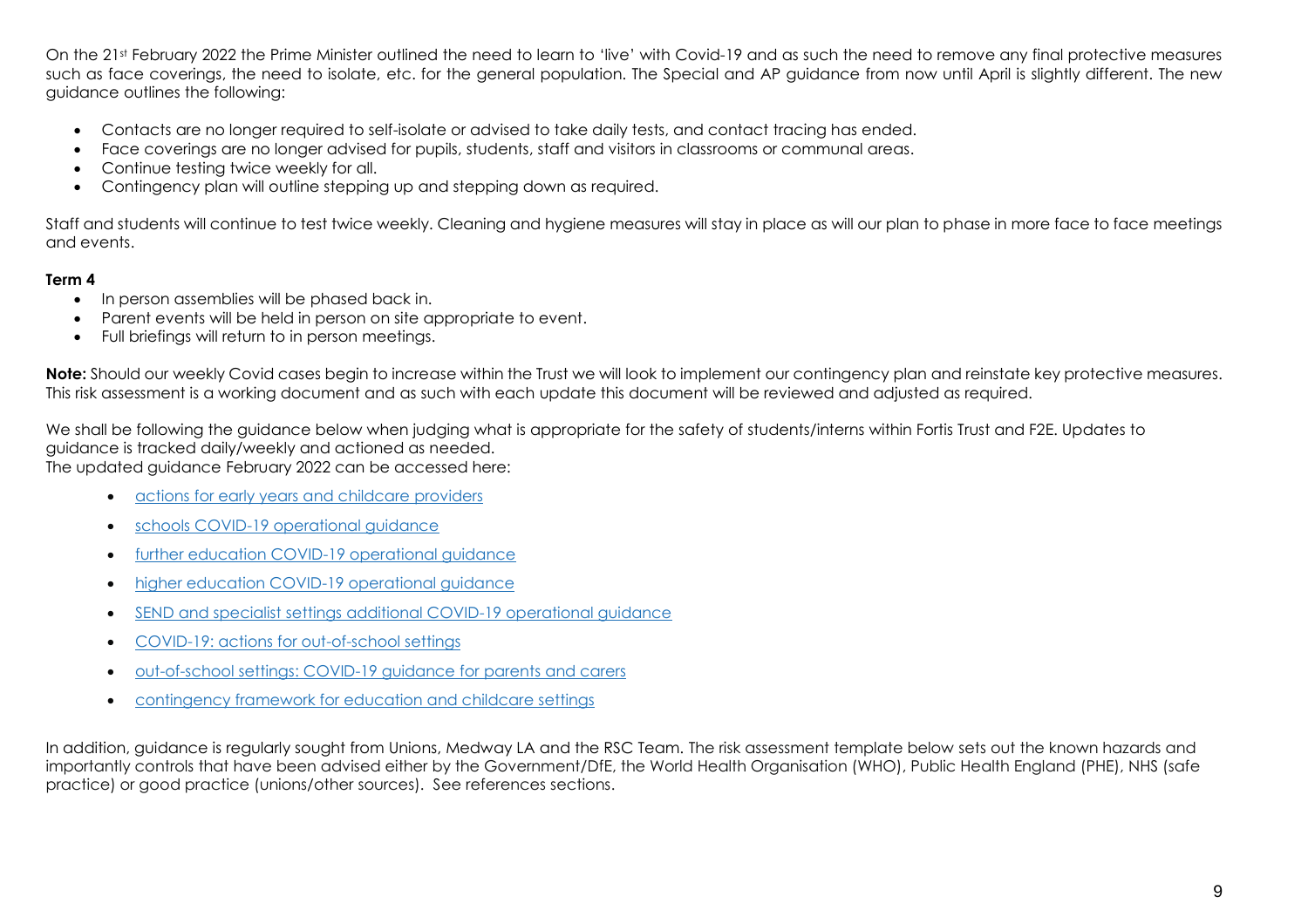#### <span id="page-9-0"></span>**Complying with health and safety laws**

Education settings are required to comply with health and safety law, which requires assessment of risks and the need to put in place proportionate control measures. Essential measures which we must consider and implement during this period of time includes:

- a requirement that people stay at home if they:
	- o are ill with virus symptoms
	- o have tested positive, even if asymptomatic
	- o are required to self-isolate for travel-related reasons
- enhanced cleaning and ventilation arrangements
- ensure good hand hygiene
- minimise the potential for contamination so far as is reasonably practicable

#### <span id="page-9-1"></span>**System of controls**

This is the set of actions education settings must take. They are grouped into 'prevention' and 'response to any infection' and are outlined in more detail in the [guidance.](https://www.gov.uk/government/publications/guidance-for-full-opening-special-schools-and-other-specialist-settings/guidance-for-full-opening-special-schools-and-other-specialist-settings) If an outbreak occurs within the Trust, then the Contingency policy and Outbreak Management Plan must be enacted.

#### **Prevention:**

- 1. Minimise contact with individuals who have tested positive
- 2. Ensure everyone is advised to clean their hands thoroughly and more often than usual.
- 3. Ensure good respiratory hygiene for everyone by promoting the 'catch it, bin it, kill it' approach.
- 4. Maintain enhanced cleaning, including cleaning frequently touched surfaces often, using standard products such as detergents.
- 5. Keep occupied spaces well ventilated.
- 6. Respond to CO2 monitor indicators.
- 7. Promote and engage in asymptomatic testing, where available.
- 8. Promote vaccinations.

#### **Response to any infection**

- 9. Manage and report (if numbers are excessive) confirmed cases of coronavirus (COVID-19) amongst the school community.
- 10. Contain any major outbreak by following local health protection team advice.

#### **Response to any infection:**

- 1. Manage confirmed cases of coronavirus (COVID-19) amongst the setting's community.
- 2. Contain any outbreak in line with the Trust Contingency policy and Outbreak Management Plan.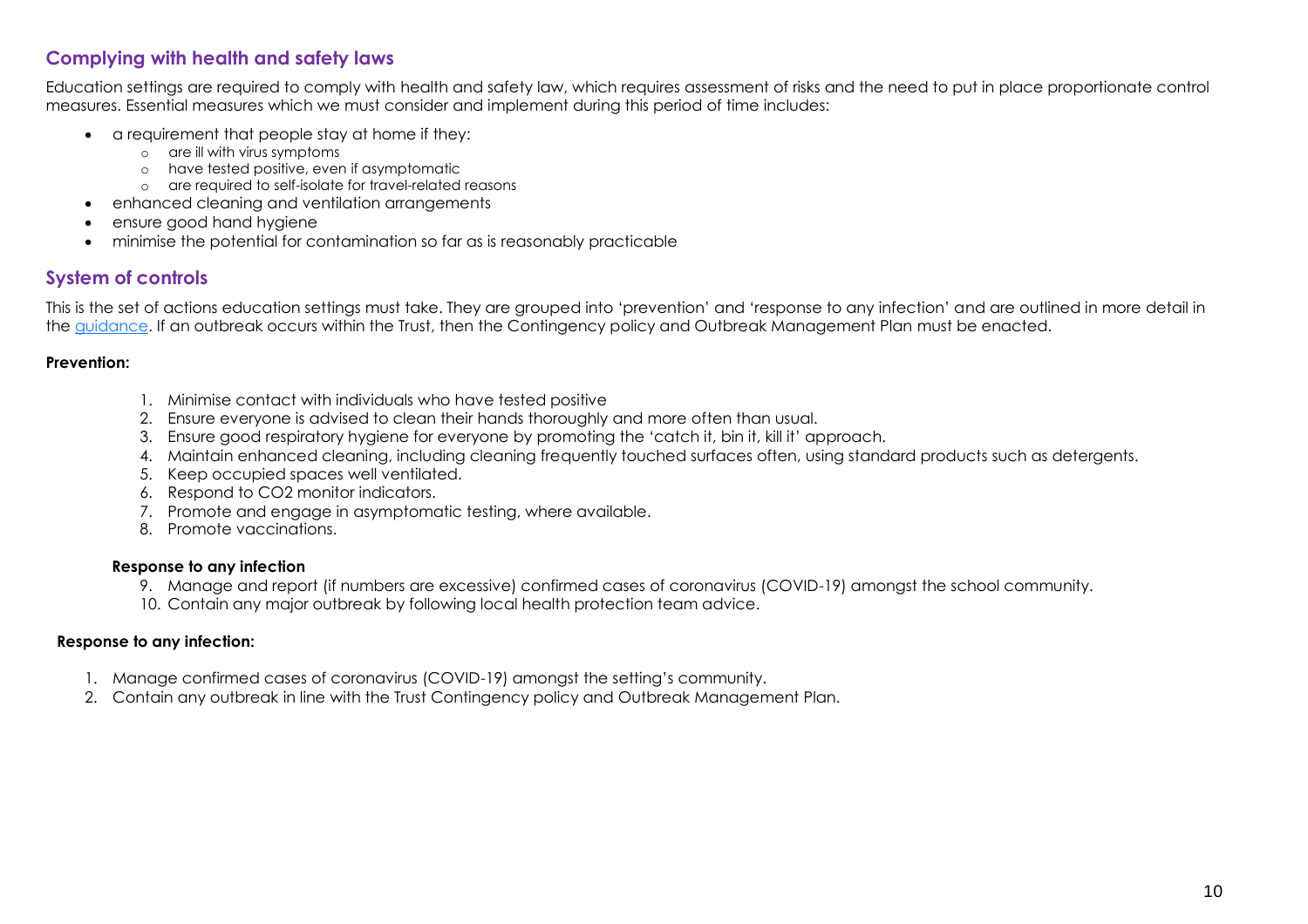#### <span id="page-10-0"></span>**Use of PPE in educational settings**

#### **Face coverings**

Face coverings are no longer a requirement for all staff and students aged 11 and above. We will be deeming them as optional.

#### **Full PPE**

The majority of staff in education settings will not require Full PPE beyond what they would normally need for their work. PPE is only needed in a very small number of cases, e.g. where an individual child or young person becomes ill with coronavirus (COVID-19) symptoms while at schools, and only then if a distance of 2 metres cannot be maintained. If contact with the potentially infected child or young person is necessary, then gloves, an apron and a facemask should be worn by the supervising adult. If a risk assessment determines that there is a risk of splashing to the eyes, for example from coughing, spitting, or vomiting, then eye protection should also be worn.

• where a child or young person already has routine intimate care needs that involves the use of PPE, the same PPE should continue to be used

When working with children and young people who cough, spit or vomit but do not have coronavirus (COVID-19) symptoms, any PPE that would be worn as part of their care and treatment, should be worn. Additionally, during this period it is recommended that staff supporting wear disposable aprons and bring a clean change of clothes. Should they need to change clothes dirty clothes must be secured in a sealable bag and taken home and washed that day. Read the quidance on [safe working in education, childcare and children's social care](https://www.gov.uk/government/publications/safe-working-in-education-childcare-and-childrens-social-care) for more information about preventing and controlling infection, including when, how PPE should be used, what type of PPE to use, and how to source it. Where PPE is required, the following is a general checklist for PPE management:

- Communicate suitable information to students, parents and carers on what to expect in relation to staff wearing PPE, should it be needed;
- Ensure training is provided to the relevant staff on how to correctly put on and wear items of PPE, when it should be replaced throughout the day and how it should be disposed of (Videos and guidance is available and noted on the assessment template below);
- Ensure that where a need for disposable half facemasks that provide a higher level of protection (e.g. disposable FFP3 masks and reusable half masks) is identified. Face fit testing is provided by a competent person (And how this will be applied to staff who have facial hair);
- Identify staff that have relevant pre-existing medical conditions which may restrict or prevent some workers wearing certain types of RPE and clarify how this will be managed. (E.g.: asthma or skin allergies);
- Ensure a maintained stock of all identified items of PPE, including a contingency surplus, is available to ensure that the identified additional controls can be sustained throughout the phased return period and into full occupation of each school building until such a time that control measures can be reviewed and reduced accordingly.

We will endeavour to adhere to all Government and PHE guidance on the use of PPE within Special Schools. No one should be excluded from education on the grounds that they are not wearing a face covering.

#### <span id="page-10-1"></span>**Social distancing:**

The guidance for social distancing has changed. There is no longer a requirement to socially distance, however, staff and students must take personal responsibility for keeping themselves safe in line with the current guidance.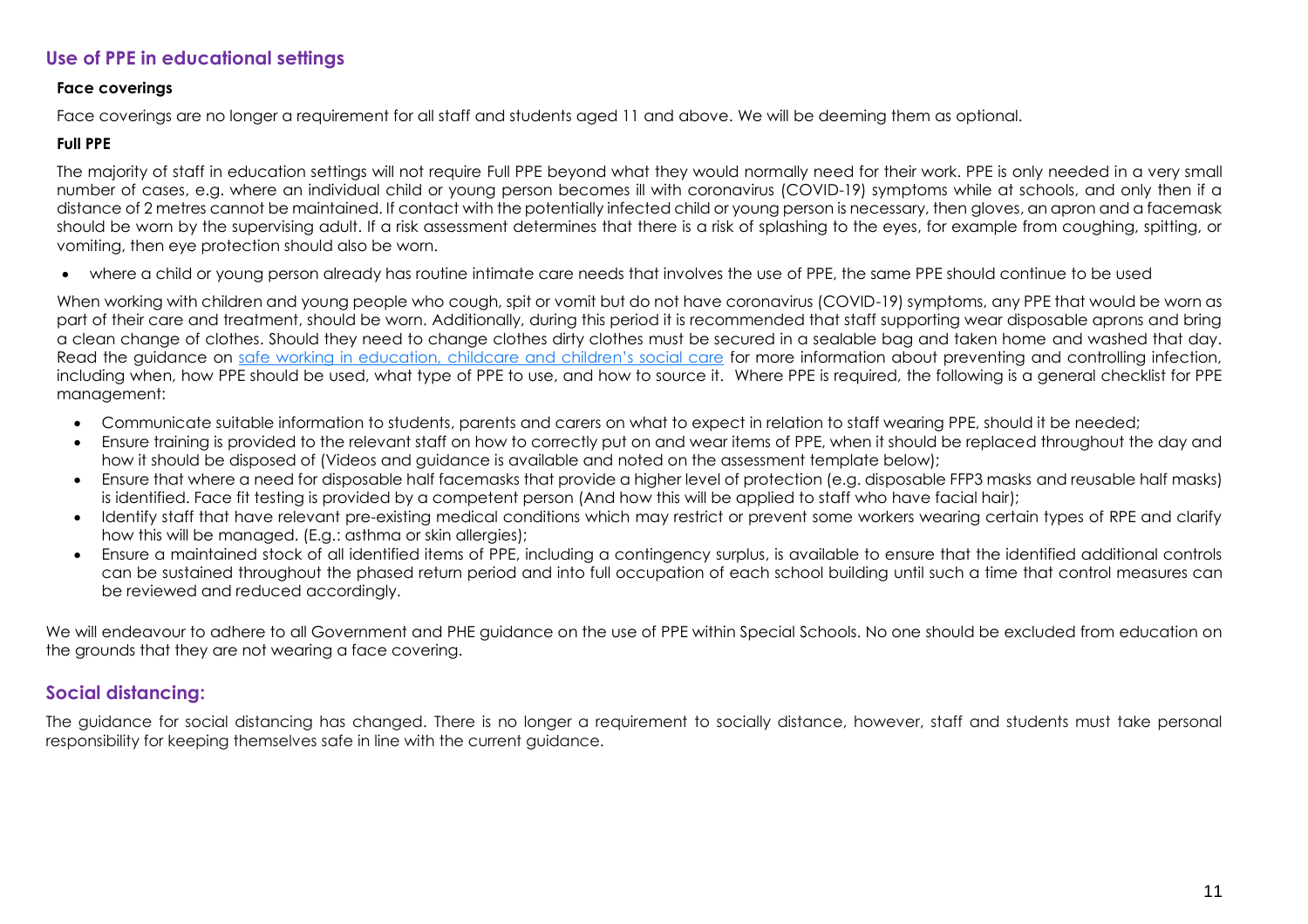#### <span id="page-11-0"></span>**Ongoing risk assessment**

The Trust will continue to consider measures and areas as we progress over time ensuring regular weekly review and updates so that assessment is made in response to daily occupation of the Trust provisions at this time.

#### <span id="page-11-1"></span>**Transport arrangements:**

Transport to and from the Trust provisions should be assessed in collaboration with the Medway SEND Transport Team. Transport during the day should be risk assessed in line with EVC requirements.

#### <span id="page-11-2"></span>**Covid-19 Testing:**

**Lateral Flow Testing:** We will continue to promote and engage in asymptomatic testing within the academy. Progressed from onsite testing for staffing to home testing for staff. All students in year 7 and above will be able to access two onsite tests from September and then will be provided with test packs to continue testing from home.

**Vaccinations:** After much lobbying it has been recognised by the Kent and Medway CCG board that staff working in specialist provisions were at greater risk and as such all staff have been given the opportunity to be vaccinated. The majority of staff and some students had both their vaccinations. Some staff have also had booster vaccinations.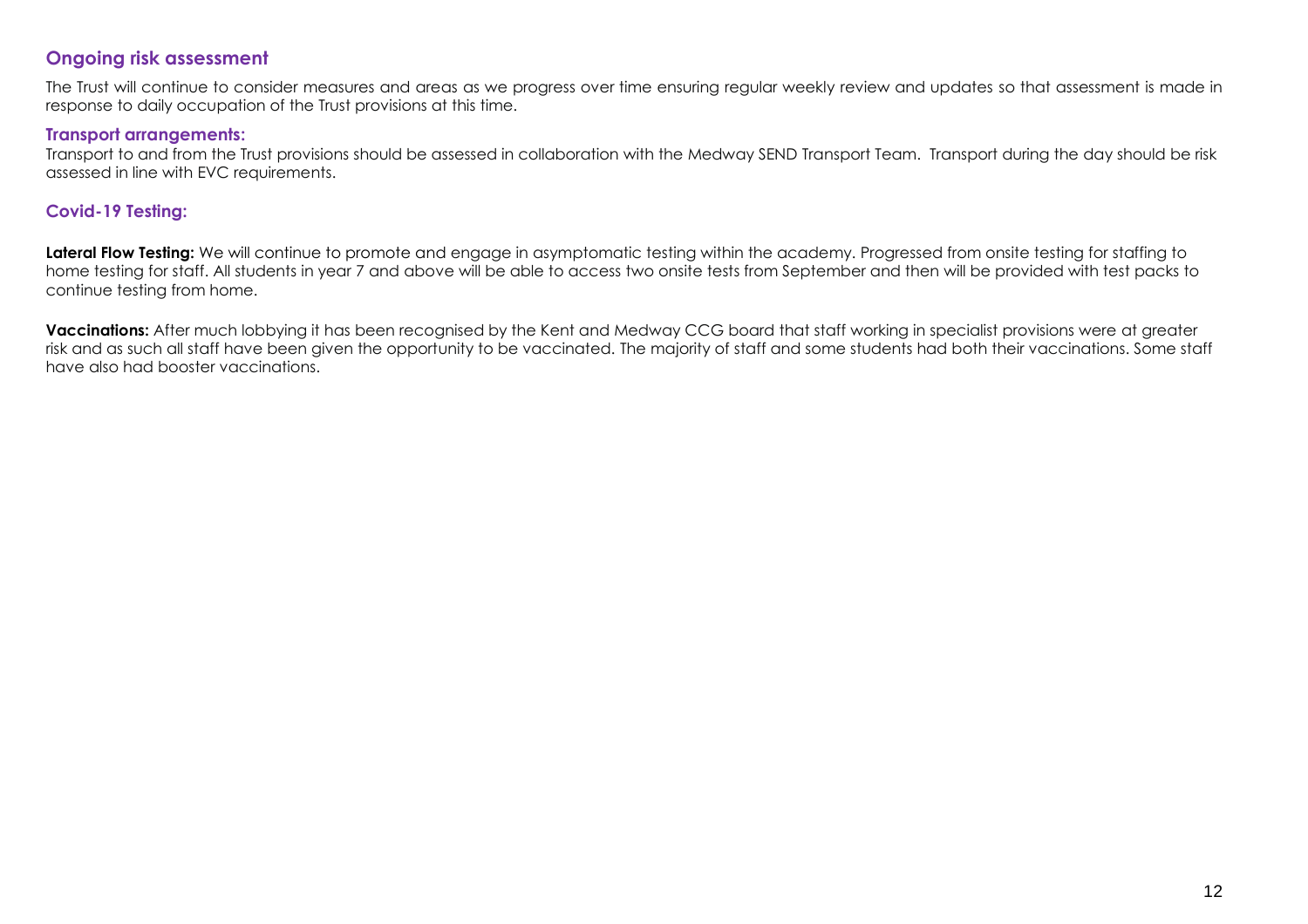

#### <span id="page-12-0"></span>**Combined Risk assessment for Bradfields Academy and F2E**

**Fortis Trust Fortis Trust Assessment carried out by: Marie Sweetlove, CEO** 

Date assessment carried out: 25/02/2022

#### Details of workplace/activity:

Objectives are:

- To continue to support and protect our staff, students and interns by ensuring through observation of appropriate health and safety guidelines
- To minimise the impact on the quality of education
- Reduce risk to the lowest reasonably practical level by continuing to implement proportionate control measures
- To provide an education to all our students/interns that is based on a curriculum that is ambitious, broad and balanced where it is safe to do so.
- Where remote learning is required ensure that safeguarding measures remain in place and the high quality of education is maintained.
- To ensure interns are able to access places of work

All members of Fortis Trust & F2E will be supported to adhere to all practices required to mitigate risk while on site. Interns and Job Coaches partaking in college activities within the F2E premises (The Joiners building, Chatham Dockyards) will additionally be expected to abide by the Joiners risk assessments. The majority of interns will now be able to access their work places and they will abide by their allocated employers risk assessments.

#### Related documents

#### **Fortis Trust:**

Contingency policy and Outbreak Management Plan, Staff Wellbeing Policy, Supporting Students with Medical Conditions Policy, Remote learning policy.

#### **Bradfields Academy:**

First Aid Policy, Fire Safety Policy, Fire Safety Risk Assessment, COSHH Policy, Administering Medication Policy, Premises Management Policy, Child Protection and Safeguarding Policy, Bereavement Policy.

**F2E:** Adult Protection and Safeguarding Policy, Bereavement Policy.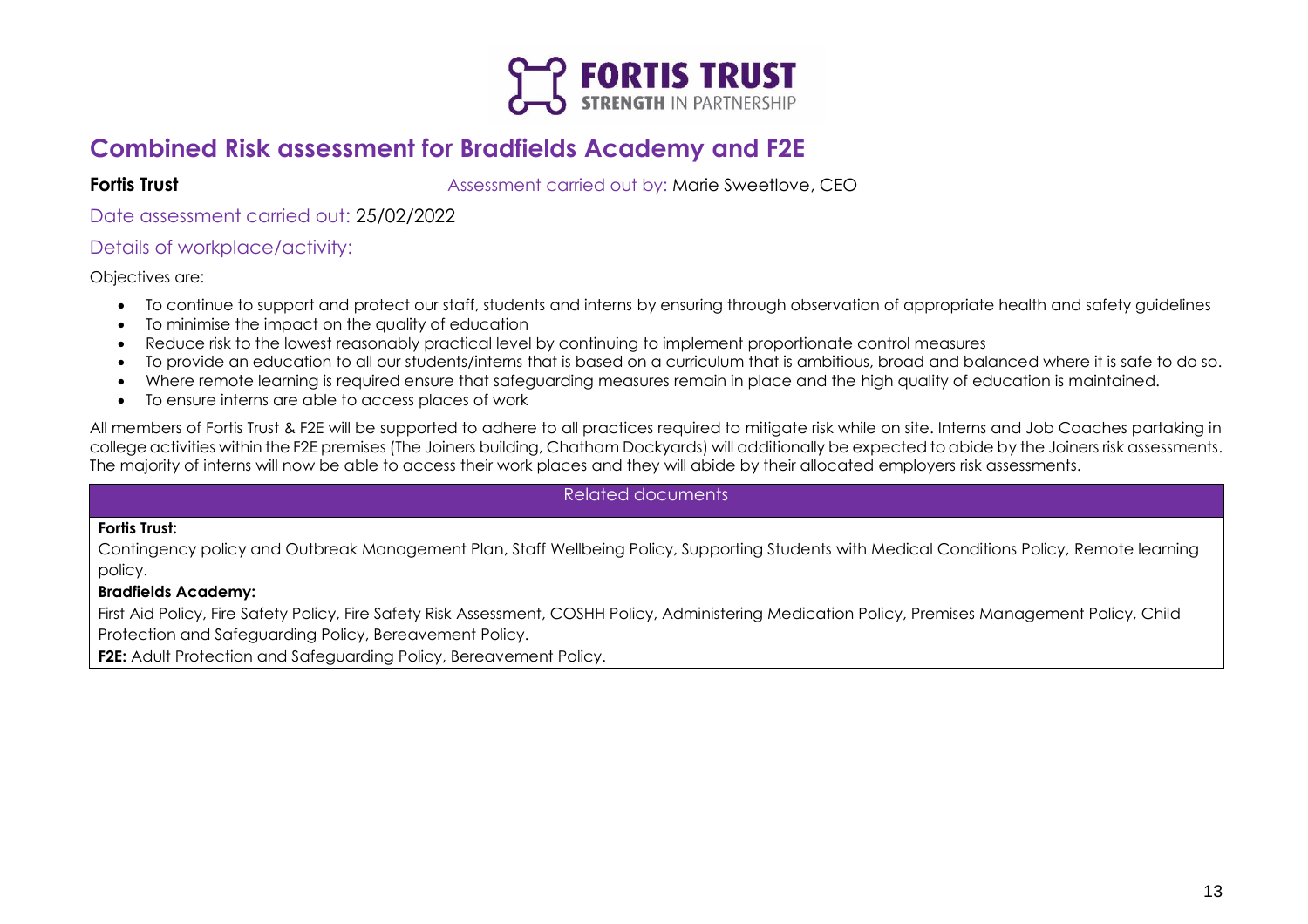| What are the<br>hazards?                                                                                         | Who might be<br>harmed and<br>how?                                                                                                                                                                                                                                                                                                                                      | Level of<br><b>Risk</b><br>With no<br>controls<br>High/<br>Medium<br>/Low | What are you already doing to control the risks?                                                                                                                                                                                                                                                                                                                                                                                                                                                                                                                                                                                                                                                                                                                                                                                                                                                                                                                                                                                                                                                                                                                                                                                                                                                                                                                                                                                                                                                                                                                                                                                                                                                                                                                                                                                                                                                                                                                                                                                                                                                                                                                                                                                                                                                                              | Who will be<br>responsible | <b>What further</b><br>action do you<br>need to take to<br>control the<br>risks? | Level of<br><b>Risk</b><br>post<br>controls<br>High/<br>Medium<br>/Low | Who<br>needs<br>to carry<br>out the<br>action? | When is<br>the<br>action<br>needed<br>by?<br><b>Note</b><br>when<br>complete |
|------------------------------------------------------------------------------------------------------------------|-------------------------------------------------------------------------------------------------------------------------------------------------------------------------------------------------------------------------------------------------------------------------------------------------------------------------------------------------------------------------|---------------------------------------------------------------------------|-------------------------------------------------------------------------------------------------------------------------------------------------------------------------------------------------------------------------------------------------------------------------------------------------------------------------------------------------------------------------------------------------------------------------------------------------------------------------------------------------------------------------------------------------------------------------------------------------------------------------------------------------------------------------------------------------------------------------------------------------------------------------------------------------------------------------------------------------------------------------------------------------------------------------------------------------------------------------------------------------------------------------------------------------------------------------------------------------------------------------------------------------------------------------------------------------------------------------------------------------------------------------------------------------------------------------------------------------------------------------------------------------------------------------------------------------------------------------------------------------------------------------------------------------------------------------------------------------------------------------------------------------------------------------------------------------------------------------------------------------------------------------------------------------------------------------------------------------------------------------------------------------------------------------------------------------------------------------------------------------------------------------------------------------------------------------------------------------------------------------------------------------------------------------------------------------------------------------------------------------------------------------------------------------------------------------------|----------------------------|----------------------------------------------------------------------------------|------------------------------------------------------------------------|------------------------------------------------|------------------------------------------------------------------------------|
|                                                                                                                  |                                                                                                                                                                                                                                                                                                                                                                         |                                                                           | Site management & day to day operations                                                                                                                                                                                                                                                                                                                                                                                                                                                                                                                                                                                                                                                                                                                                                                                                                                                                                                                                                                                                                                                                                                                                                                                                                                                                                                                                                                                                                                                                                                                                                                                                                                                                                                                                                                                                                                                                                                                                                                                                                                                                                                                                                                                                                                                                                       |                            |                                                                                  |                                                                        |                                                |                                                                              |
| Increased<br>transmission rates<br>and spread of<br>Covid-19<br>Coronavirus<br>through poor<br>hygiene practices | $\bullet$ Staff<br>• Parents/ Carers<br>who might visit<br>the site<br>• Visitors to the<br>premises<br>• Cleaners<br>• Contractors<br>• Drivers<br>• Vulnerable<br>groups – Elderly,<br>Pregnant<br>workers, those<br>with existing<br>underlying health<br>conditions<br>• Anyone else who<br>physically comes<br>in contact with<br>our staff or visits<br>reception | High                                                                      | All staff provided with advice and guidance on maintaining good hygiene<br>practices. All classrooms and corridors have access to sanitisations areas. All<br>visitors provided with safety protocols.<br>• The reception desk, phones and pens used by visitors are to be cleaned<br>regularly throughout the day. Hand sanitiser is located on the entrance to<br>reception to encourage visitors and staff to 'wash' their hands as they enter<br>and leave the trust sites. Reception now has Perspex surround.<br>• Clear signage in place in reception to indicate the need for good hygiene.<br>• Posters, leaflets and other materials are displayed throughout the academy<br>• Staff are regularly reminded of the need to practice good hygiene.<br>• Staff to be reminded of support available from CARE First and the Employee<br>Assistance Programme.<br>• The CEO will continue to work closely with all unions.<br>• A reserve stock of face coverings is available on site and if an outbreak<br>occurs in line with the Contingency policy and Outbreak Management Plan<br>we will enact further restrictions.<br><b>Parents / Carers</b><br>• Fortis Trust has continued to inform and remind parents / carers and their<br>children, interns, employees and of Covid safety measures.<br><b>Premises and Deliveries</b><br>• Premises' contractors will be managed in accordance with a separate<br>premises maintenance risk assessment written specifically for this time;<br>• Contractors brought on site to work on new buildings are monitored<br>carefully, adhere to health and safety, and safeguarding.<br><b>Staff/Visitor Toilets</b><br>• Sufficient paper towels are in all toilets and air hand dryers are also available.<br>• Bins are lidded pedal bins. These are checked regularly throughout the day.<br><b>Hand Washing</b><br>• Hand washing facilities with soap and water in place. Stringent hand washing<br>taking place. See hand washing guidance.<br>• Drying of hands with disposable paper towels or hand driers for staff.<br>• Staff encouraged to protect the skin by applying emollient cream regularly<br>• Gel sanitisers in any area where washing facilities not readily available and at<br>points of entrance/exit/ in all classrooms and offices.<br>Cleaning | SLT&<br>Site               | Continue to monitor                                                              | Low                                                                    | SLT&<br>Site                                   | Ongoing                                                                      |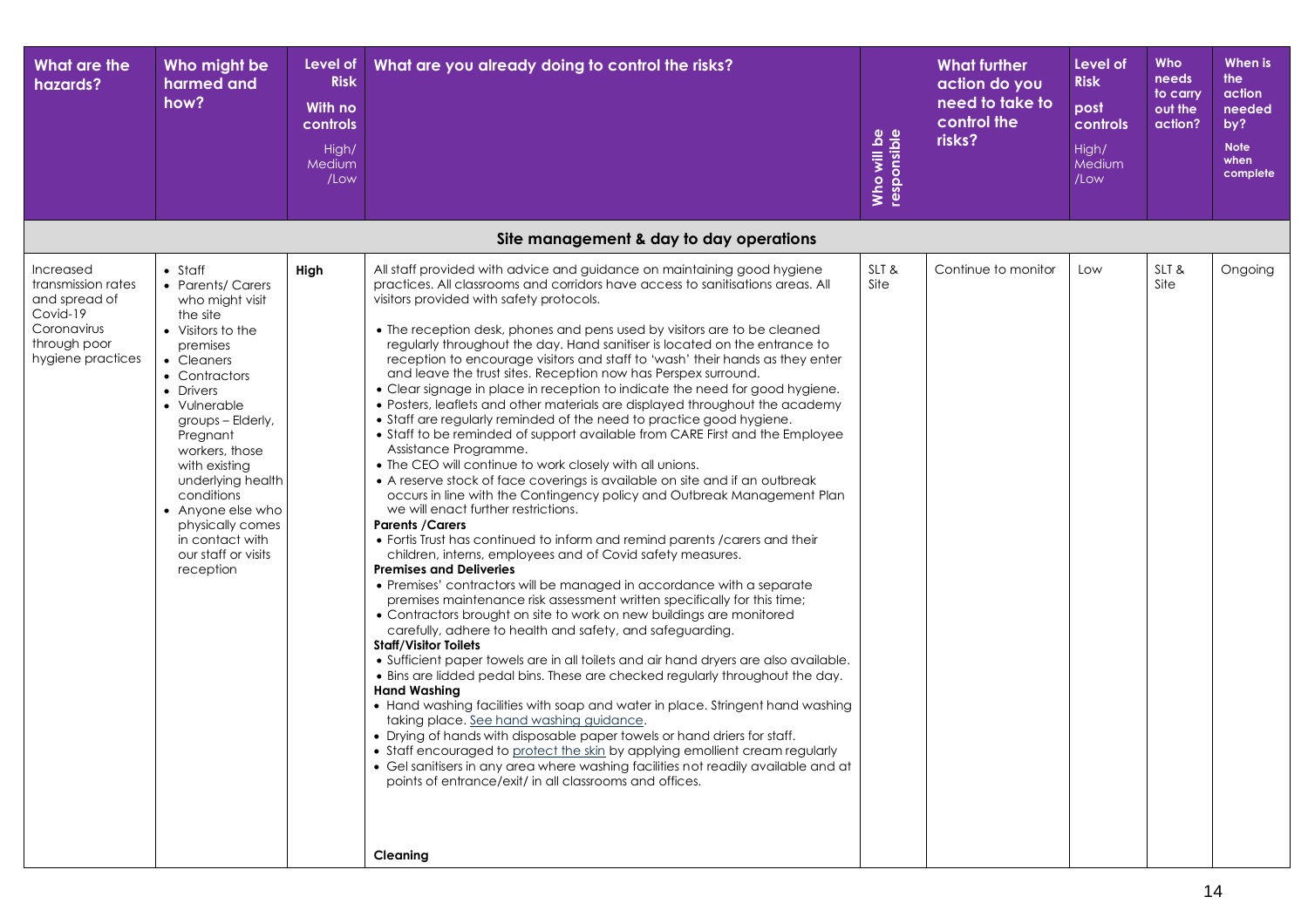|                                                                                                            |                                                                                                                      | Medium | • Frequent cleaning and disinfecting of objects and surfaces that are touched<br>regularly throughout the academy day particularly in areas of high use such<br>as door handles, light switches, reception area using appropriate cleaning<br>products and methods. Cleaners are provided with gloves to reduce<br>contact with surfaces.<br>• The whole site is regularly treated with Zono spray to reduce the risk of<br>surfaces being contaminated.<br>• Handwashing guides are up in all toilets.<br>• Continue with daily enhanced cleaning team rotation to ensure all surfaces<br>are cleaned before the academy day, twice during the academy day and<br>at the end of the academy day with particular focus on high contact areas<br>such as door handles.<br>• Staff and students to also continue with good cleaning practices within<br>classes and in the use of equipment.<br>Ventilation<br>• We will continue to ensure good ventilation across our sites through keeping<br>doors (non-fire doors) open, keeping windows open. On colder days the<br>higher windows will be kept open. Where rooms have access to air<br>conditioning units these are singular units and can be used to ensure good<br>flow of air.<br>• The site has been reviewed to ensure all areas have good ventilation.<br>• CO2 monitors were installed in November 2021 to further monitor and<br>improve air quality. A separate risk assessment will be created and actions<br>taken if air quality is not within the recommended scale. | Site &<br><b>SLT</b> |                                                                           | Low | Site &<br><b>SLT</b> | Ongoing<br>monitoring |
|------------------------------------------------------------------------------------------------------------|----------------------------------------------------------------------------------------------------------------------|--------|----------------------------------------------------------------------------------------------------------------------------------------------------------------------------------------------------------------------------------------------------------------------------------------------------------------------------------------------------------------------------------------------------------------------------------------------------------------------------------------------------------------------------------------------------------------------------------------------------------------------------------------------------------------------------------------------------------------------------------------------------------------------------------------------------------------------------------------------------------------------------------------------------------------------------------------------------------------------------------------------------------------------------------------------------------------------------------------------------------------------------------------------------------------------------------------------------------------------------------------------------------------------------------------------------------------------------------------------------------------------------------------------------------------------------------------------------------------------------------------------------------------------------------------|----------------------|---------------------------------------------------------------------------|-----|----------------------|-----------------------|
| Contracting the<br>virus through<br>contact with<br>exposed surfaces<br>e.g. desks, doors,<br>door handles | All members of the<br>academy<br>community may<br>contract the virus<br>through contact<br>with exposed<br>surfaces. | High   | • Cleaning staff will continue to regularly clean frequently touched surfaces<br>using standard cleaning products (e.g. bleach, detergent), including:<br>• Banisters<br>• Bathroom facilities (including taps and flush buttons)<br>• Door and window handles<br>$\bullet$ Furniture<br>• Light switches<br>$\bullet$ Desks<br>• Computer equipment (including keyboards & mouse)<br>• Telephones<br>• Regular cleaning throughout the day will continue.<br>• Site team will continue to fog the whole site using the Zoono spray.<br>• Checks to the premises were done to make sure the academy is up to<br>health and safety standards before all returned in September.<br>• If a person with coronavirus symptoms comes into academy, a deep clean<br>will take place in the areas that the person has been in, following<br>decontamination guidance.<br>• Cleaning supplies are topped up regularly and monitored to make sure<br>they're not close to running out.<br>• Doors are propped open, where safe to do so, to limit use of door handles<br>and aid ventilation. Fire doors cannot be propped open in this way.<br>• All unnecessary items or items that are hard to clean have been removed<br>from reception, offices and the classrooms ensuring table tops, desks, etc.<br>are clear and easy to clean or will be quarantined between uses.<br>• Each classroom has its own sanitisation station with clear guidance on its use.<br>All rooms kept ventilated.                                                  | Site<br>Team         | Rooms to be<br>checked and<br>cleaning items<br>replenished as<br>needed. | Low | Site<br>Team         | Ongoing               |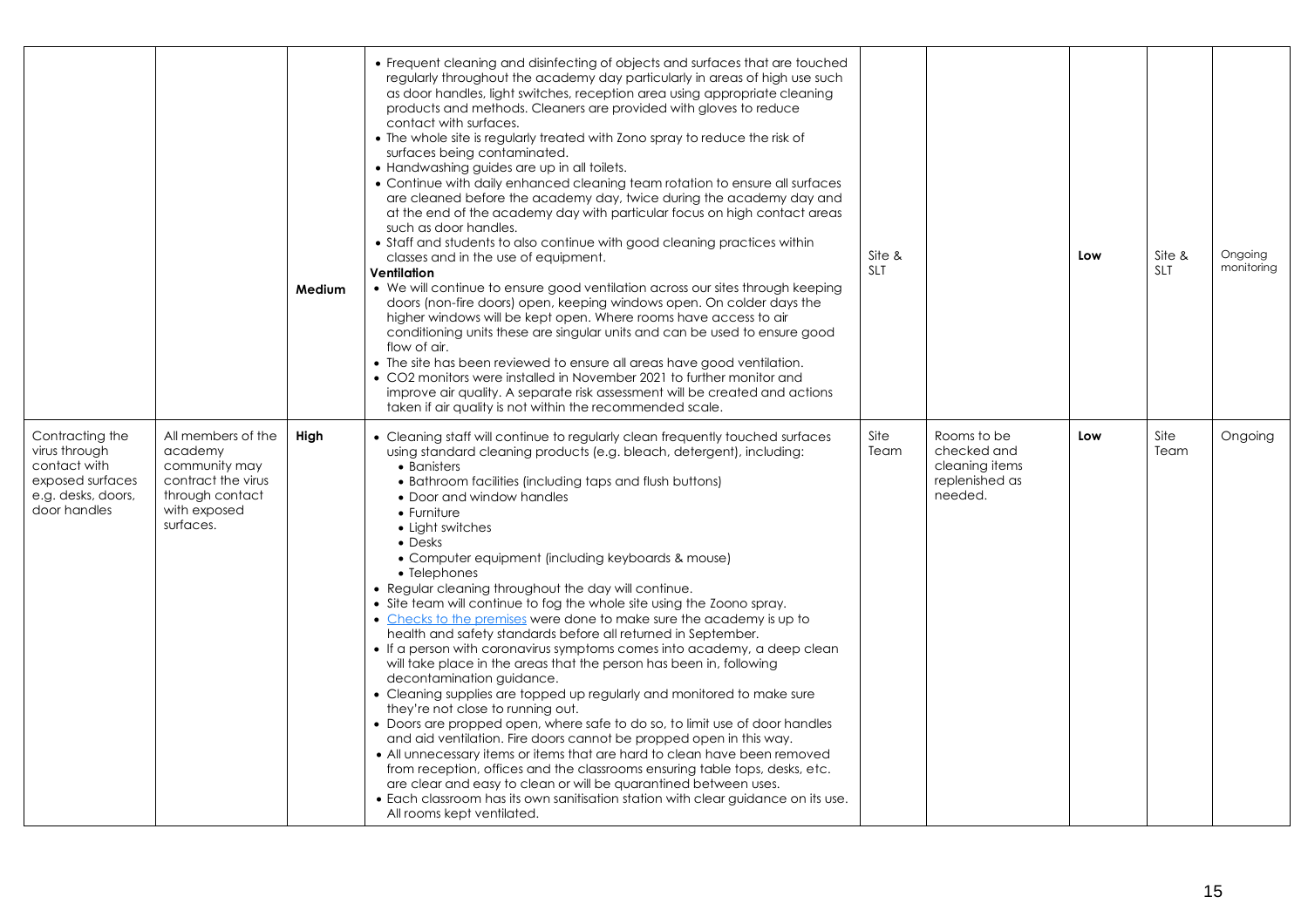| Hazardous<br>substance<br>management,<br>unsuitable COSHH<br>management and<br>use of chemicals<br>leading to ill-<br>health or fire.                                                                                                                    | Failure to follow<br>substance<br>management<br>could place<br>people at risk of<br>harm.                                                  | High         | • Suitable storage and management of hand sanitizer is in place;<br>• All chemicals used for the cleaning of academy buildings and equipment is<br>COSHH assessed and managed appropriately;<br>• Material safety data sheets are held for all chemicals and readily available<br>to all staff;<br>• All cleaning chemicals are stored safely and securely in accordance with<br>requirements;<br>• COSHH safety training has been completed by all those using chemicals for<br>cleaning;<br>• Appropriate PPE is available for all cleaning including suitable PPE for<br>cleaning of potential coronavirus contaminated rooms or equipment.<br>• Each classroom has cleaning materials, gloves and PPE as needed. Clear<br>signage and guidance provided in all areas.<br>• Use of Milton for sensory based chew toys overnight from September. Storage<br>and placement of items being soaked and that these are not out when<br>students are on site. | Site<br>Staff | Continue to monitor<br>staff usage.                                                                                                                                                                 | Low        | Site<br>Staff | Ongoing |
|----------------------------------------------------------------------------------------------------------------------------------------------------------------------------------------------------------------------------------------------------------|--------------------------------------------------------------------------------------------------------------------------------------------|--------------|------------------------------------------------------------------------------------------------------------------------------------------------------------------------------------------------------------------------------------------------------------------------------------------------------------------------------------------------------------------------------------------------------------------------------------------------------------------------------------------------------------------------------------------------------------------------------------------------------------------------------------------------------------------------------------------------------------------------------------------------------------------------------------------------------------------------------------------------------------------------------------------------------------------------------------------------------------|---------------|-----------------------------------------------------------------------------------------------------------------------------------------------------------------------------------------------------|------------|---------------|---------|
|                                                                                                                                                                                                                                                          |                                                                                                                                            |              | <b>Staff, students &amp; families</b>                                                                                                                                                                                                                                                                                                                                                                                                                                                                                                                                                                                                                                                                                                                                                                                                                                                                                                                      |               |                                                                                                                                                                                                     |            |               |         |
| Exposure of<br>vulnerable/<br>clinically extremely<br>vulnerable (CEV)<br>staff/students (or<br>those that may be<br>in the higher risk<br>categories due to<br>age, ethnicity or<br>learning needs) to<br>potential risk of<br>contracting the<br>virus | Staff and students<br>who are at greater<br>risk if they contract<br>the virus.                                                            | Hiah         | For everyone who could come into academy:<br>• If they are CEV or live with someone who's CEV, they are able to attend<br>work/school but will need to ensure they are adhering to all hygiene<br>protocols.<br>• We implemented the LFT for the Trust from January 2020 to provide staff with<br>reassurance and support with containment of the virus.<br>• All staff and students (Year 7 and above) are to adhere to hygiene practices<br>and may choose to wear a face covering.                                                                                                                                                                                                                                                                                                                                                                                                                                                                      | <b>SLT</b>    | Continue to review<br>the staffing levels to<br>ensure we can<br>safely support the<br>number of students<br>on site. Enact<br>Contingency policy<br>and Outbreak<br>Management Plan,<br>if needed. | Low        | <b>SLT</b>    | Ongoing |
| There may be<br>increased risk to<br>pregnant women<br>due to associated<br>risks for being at<br>work.                                                                                                                                                  | The current<br>government<br>guidance states<br>that a risk<br>assessment must<br>be carried out for<br>any individual who<br>is pregnant. | High         | • We have risk assessed pregnant women with underlying health conditions,<br>where necessary staff have then worked from home.<br>• Pregnant women need to have advised us in writing of their pregnancy so<br>that we can put measures in place.<br>• All pregnant staff will be risk assessed and advised in line with the updated<br>guidance                                                                                                                                                                                                                                                                                                                                                                                                                                                                                                                                                                                                           | LAH           | Continue to monitor<br>avidance                                                                                                                                                                     | Low        | LAH           | Ongoing |
| Travel to and from<br>the academy will<br>increase the risk of<br>exposure                                                                                                                                                                               | Staff and students<br>who do not follow<br>guidance may<br>have an increased<br>risk of being<br>exposed to the<br>virus.                  | High<br>High | <b>Public Transport</b><br>• all passengers are required to wear a face covering, unless exempt<br>• Anyone wearing non-disposable face coverings must follow guidance for<br>correct use of face coverings.<br>• Staff are to be reminded of the importance of following quidelines.<br>Student Transport (dedicated school transport)<br>• We will continue to work in partnership with Rainham coaches and Medway<br>SEND Transport to follow transportation guidance.                                                                                                                                                                                                                                                                                                                                                                                                                                                                                  | All Staff     | No further actions<br>needed.                                                                                                                                                                       | Low<br>Low | <b>SLT</b>    |         |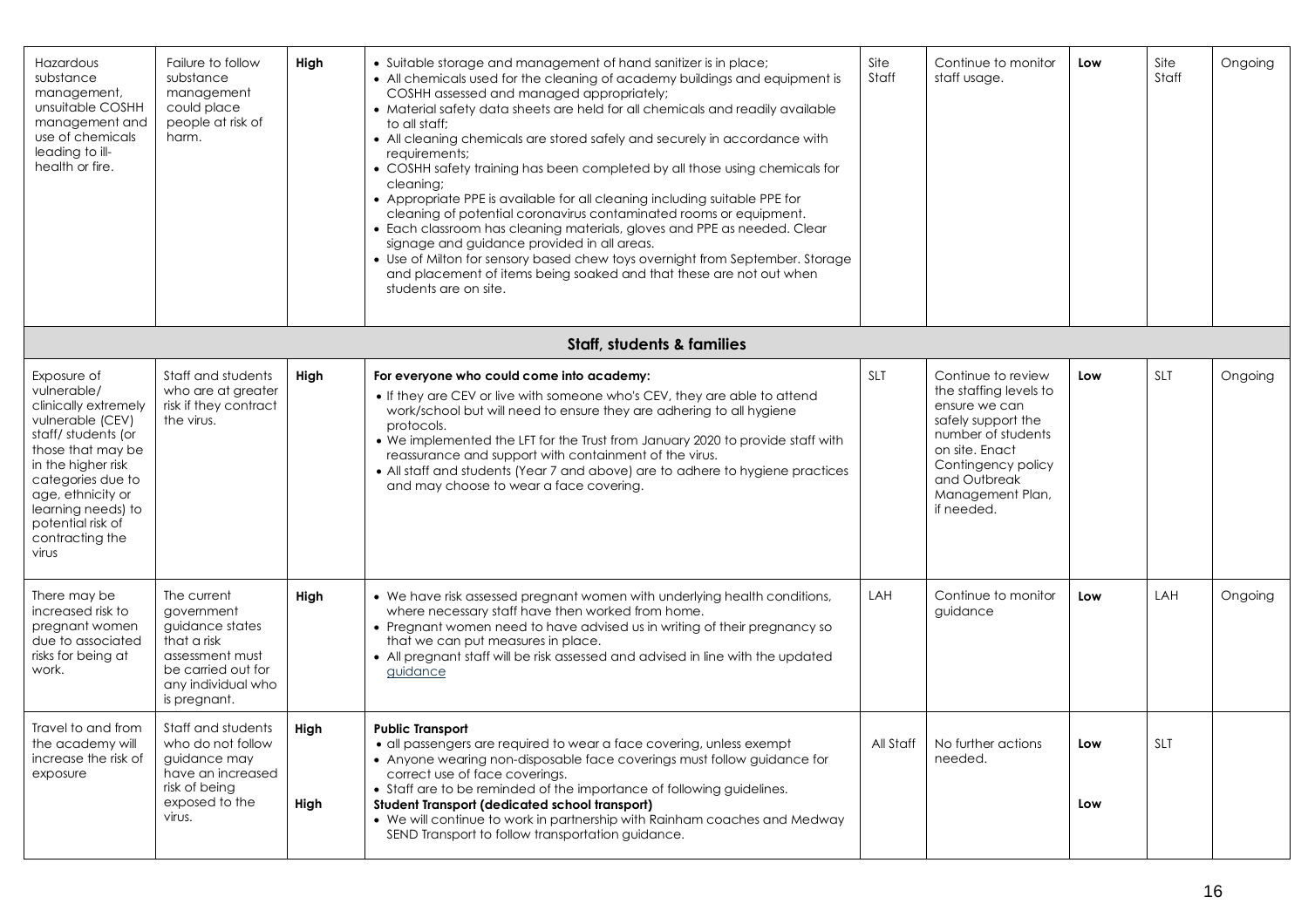| Increased<br>likelihood of<br>students and staff<br>showing need for<br>emotional and<br>mental health<br>support | Students and staff<br>are likely to have<br>experienced<br>trauma, distress<br>and/or anxiety<br>over the lockdown<br>period. This is likely<br>to increase mental<br>health need. | High | • Regular communication of mental health information and open door policy<br>for those who need additional support.<br>• In relation to mental health and stress support organisation, details are<br>available to staff including confidential employee help lines; wellbeing<br>support and other resources shared with staff and parents.<br>• Website has been updated to provide links to help and support. Social<br>media used to keep parents informed.<br>• Detail of recovery curriculum and training was provided to and implemented<br>by staff in September 2021.<br>• Staff are up to date on other related guidance and support in relation to<br>themselves and students such as stress and wellbeing.<br>• Weekly emails and support were provided for mental health and wellbeing<br>for whole community throughout the period. This continued until September<br>2021.<br>• Key staff have undertaken online mental health wellbeing training to be able<br>to provide support for students.<br>• We will continue to promote mental health & wellbeing awareness to staff<br>during the Coronavirus outbreak and will offer whatever support we can to<br>help.<br>• Additional therapeutic support purchased to address rise in needs. | All Staff | Wil need to continue<br>to monitor students<br>for signs of need                                                                                                           | Low | All staff  | Ongoing |
|-------------------------------------------------------------------------------------------------------------------|------------------------------------------------------------------------------------------------------------------------------------------------------------------------------------|------|-------------------------------------------------------------------------------------------------------------------------------------------------------------------------------------------------------------------------------------------------------------------------------------------------------------------------------------------------------------------------------------------------------------------------------------------------------------------------------------------------------------------------------------------------------------------------------------------------------------------------------------------------------------------------------------------------------------------------------------------------------------------------------------------------------------------------------------------------------------------------------------------------------------------------------------------------------------------------------------------------------------------------------------------------------------------------------------------------------------------------------------------------------------------------------------------------------------------------------------------------------------|-----------|----------------------------------------------------------------------------------------------------------------------------------------------------------------------------|-----|------------|---------|
| Student or staff<br>member becomes<br>unwell on site with<br>potential virus<br>symptoms                          | All staff and<br>students on site<br>and potential<br>family members.                                                                                                              | High | <b>Symptoms of Covid-19</b><br>• If anyone becomes unwell with a new continuous cough or a high<br>temperature in the academy they will be sent home and advised to follow<br>the guidance.<br>• Line managers will maintain regular contact with staff members during this<br>time.<br>• Tutors will check in with families during this time.<br>• There is no longer a need to isolate if a child or vaccinated person has been<br>in contact with someone who has tested positive unless they are showing<br>symptoms.                                                                                                                                                                                                                                                                                                                                                                                                                                                                                                                                                                                                                                                                                                                                   | All Staff | We will continue to<br>check in with<br>staff/families if they<br>contract Covid to<br>provide any support<br>needed. Also remind<br>staff of academy<br>support services. | Low | <b>MSL</b> | Ongoing |
|                                                                                                                   |                                                                                                                                                                                    | High | Student unwell on site<br>If a child is unwell with symptoms on site. Government advice should be<br>followed:<br>Parents are to be contacted immediately for collection.<br>1.<br>2.<br>While awaiting collection, the child should be moved, to a room where<br>they can be isolated behind a closed door, depending on the age of the<br>child and with appropriate adult supervision if required. Ideally, a window<br>should be opened for ventilation. If it is not possible to isolate them, move<br>them to an area which is at least 2 metres away from other people.<br>3.<br>If they need to go to the bathroom while waiting to be collected, they<br>should use a separate bathroom if possible. The bathroom will then be<br>cleaned and disinfected using standard cleaning products before being<br>used by anyone else.<br>In an emergency, 999 should be called if they are seriously ill or injured or<br>4.<br>their life is at risk. Do not visit the GP, pharmacy, urgent care centre or a<br>hospital.<br>5.<br>If a member of staff helps someone who was taken unwell with a new,<br>continuous cough or a high temperature, they do not need to go home                                                                           | Medical   | Ensure all guidelines<br>are followed and<br>PPE available.<br>Continue to monitor<br>guidance.                                                                            | Low | Medical    | Ongoing |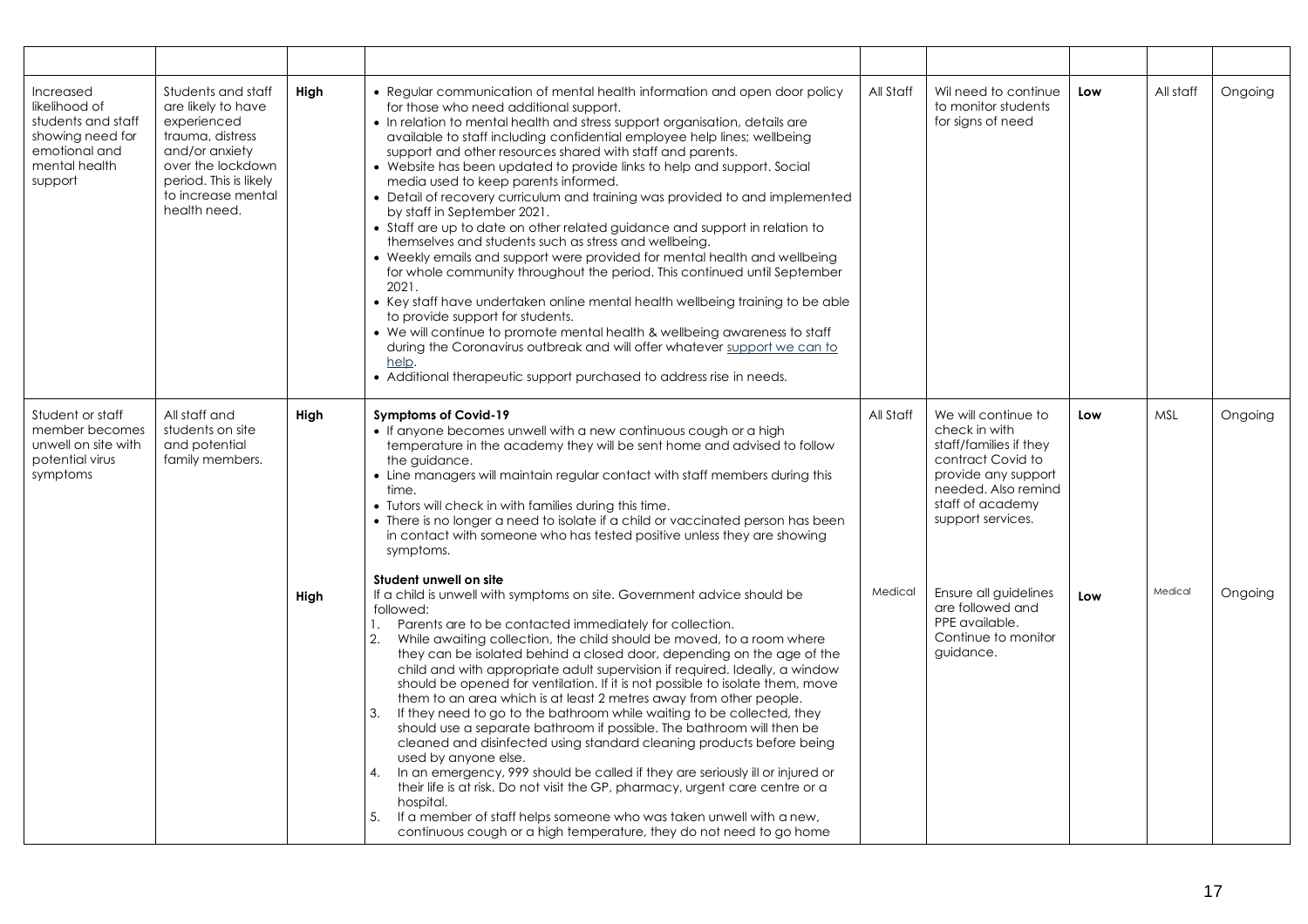|                                                                                                                                                      |                                                                                                                                                                                  |      | unless they develop symptoms themselves. They should wash their hands<br>thoroughly for 20 seconds after any contact with someone who is unwell.<br>6.<br>Cleaning with normal household disinfectant after someone with symptoms<br>has left will reduce the risk of passing the infection on to other people. You<br>can find guidance on cleaning in non-healthcare settings. See guidance<br>• F2E based at BasePoint will continue to use the designated space within the<br>building where a person can be isolated whilst awaiting collection. Staff and<br>Interns will continue to follow all BasePoint guidelines for managing the<br>incident.<br>• Areas that are managed by BasePoint are beyond our control. Staff and<br>interns need to be extra vigilant when using these communal spaces and<br>wash or sanitize hands when then returning to the office space.<br>• 999 will be called if they are seriously ill or injured or their life is at risk.                                                                                                                                                                                                                                                                                                                                                                                                                                                                                                                                                                                                                                                                                                                                                                                                                                                                                                                                                                                                                                                                                                                                                                                                                                                                                                                                                                                                                                                                                                                                                                     |                 |                                                                                                                          |     |            |         |
|------------------------------------------------------------------------------------------------------------------------------------------------------|----------------------------------------------------------------------------------------------------------------------------------------------------------------------------------|------|----------------------------------------------------------------------------------------------------------------------------------------------------------------------------------------------------------------------------------------------------------------------------------------------------------------------------------------------------------------------------------------------------------------------------------------------------------------------------------------------------------------------------------------------------------------------------------------------------------------------------------------------------------------------------------------------------------------------------------------------------------------------------------------------------------------------------------------------------------------------------------------------------------------------------------------------------------------------------------------------------------------------------------------------------------------------------------------------------------------------------------------------------------------------------------------------------------------------------------------------------------------------------------------------------------------------------------------------------------------------------------------------------------------------------------------------------------------------------------------------------------------------------------------------------------------------------------------------------------------------------------------------------------------------------------------------------------------------------------------------------------------------------------------------------------------------------------------------------------------------------------------------------------------------------------------------------------------------------------------------------------------------------------------------------------------------------------------------------------------------------------------------------------------------------------------------------------------------------------------------------------------------------------------------------------------------------------------------------------------------------------------------------------------------------------------------------------------------------------------------------------------------------------------------|-----------------|--------------------------------------------------------------------------------------------------------------------------|-----|------------|---------|
| Contracting the<br>virus through<br>medical support<br>and personal care<br>contact e.g.<br>taking<br>temperatures<br>administration of<br>medicines | Medical staff and<br>those who support<br>with personal care<br>will be at<br>increased risk on<br>contracting the<br>virus should they<br>not abide to<br>agreed<br>procedures. | High | • Qualified first aiders are in place at an appropriate ratio for the students on<br>site.<br>• Occupants (staff or students) who display symptoms of the virus during the<br>day will be isolated in the designated room until additional medical<br>assistance can be gained. This may be 111 support, or until they leave the<br>site to self-isolate;<br>• First aiders required to assist this person will wear full PPE including, apron,<br>gloves, mask and visor. Training already completed on correct use of PPE.<br>• The first aid room is cleaned frequently and after each use (when first aid<br>care has been provided).<br>• The academy has a room dedicated for suspected cases of COVID<br>• Appropriate PPE continues to be used in line with guidance for all personal<br>care needs.<br>• Regular orders have been placed to ensure we always have PPE available<br>should need increase or supplies run low.<br>• First aiders have completed appropriate training for 'donning and doffing'<br>PPE - NHS video / advice<br>• PPE is disposed of in accordance with NHS COVID-19 waste management<br>quidance;<br>• https://www.gov.uk/government/publications/covid-19-decontamination-in-<br>non-healthcare-settings/covid-19-decontamination-in-non-healthcare-<br>settings<br>• Waste control measure from possible cases of COVID-19 and cleaning of<br>areas where possible cases have been identified (including disposable cloths<br>and tissues) are as follows:<br>. Put in a plastic rubbish bag and tied when full; The plastic bag is placed in<br>a second bin bag and tied;<br>• It is put in a suitable and secure place and marked for storage until the<br>individual's test results are known;<br>• Waste is stored safely and kept away from children;<br>• Waste is not put in communal waste areas until negative test results are<br>known or the waste has been stored for at least 72 hours; If the individual<br>tests negative, this can be put in with the normal waste;<br>• If the individual tests positive, then waste is stored for at least 72 hours and<br>then put in with the normal waste;<br>· If storage for at least 72 hours is not appropriate, a collection as a<br>Category B infectious waste is arranged by either local waste collection<br>authority if they currently collect your waste or otherwise by a specialist<br>clinical waste contractor. They will supply you with orange clinical waste<br>bags for waste bags can be sent for appropriate treatment. | SLT&<br>Medical | Staffing needs to be<br>considered carefully<br>to ensure we have<br>sufficient coverage<br>of medical needs on<br>site. | Low | <b>DMW</b> | Ongoing |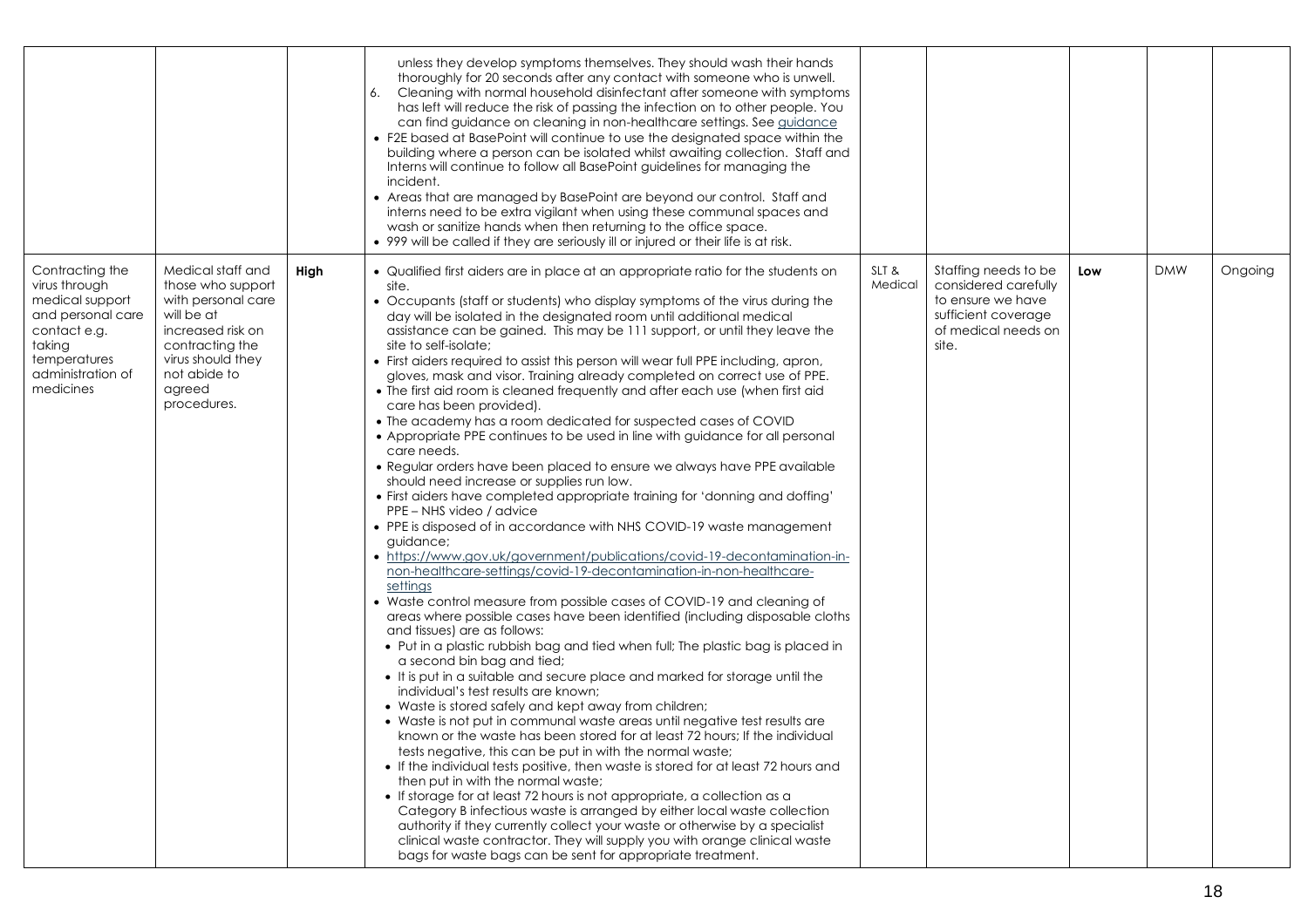|                                                                                                                                                 |                                                                                                                                                                                                                                                               |        | • Manual handling support training has been undertaken.                                                                                                                                                                                                                                                                                                                                                                                                                                                                                                                                                                                                                                                                                                                                                                                                                                                                                                                                                                                                                                                                       |                                               |                                                                                       |                   |                                   |           |
|-------------------------------------------------------------------------------------------------------------------------------------------------|---------------------------------------------------------------------------------------------------------------------------------------------------------------------------------------------------------------------------------------------------------------|--------|-------------------------------------------------------------------------------------------------------------------------------------------------------------------------------------------------------------------------------------------------------------------------------------------------------------------------------------------------------------------------------------------------------------------------------------------------------------------------------------------------------------------------------------------------------------------------------------------------------------------------------------------------------------------------------------------------------------------------------------------------------------------------------------------------------------------------------------------------------------------------------------------------------------------------------------------------------------------------------------------------------------------------------------------------------------------------------------------------------------------------------|-----------------------------------------------|---------------------------------------------------------------------------------------|-------------------|-----------------------------------|-----------|
| Communication<br>and consultation<br>on Risk assessment<br>if not effective will<br>lead to errors and<br>impact on staff<br>morale/safety.     | All staff / Parents                                                                                                                                                                                                                                           | Medium | • Communication of plans and safety controls has been communicated to all<br>parents and carers/staff.<br>• Risk assessment approved by trustees and published on trust/academy/F2E<br>websites.<br>• Briefings will be a mixture of teams / live as appropriate from the 27 <sup>th</sup> January<br>2022 onwards to ensure effective communication is maintained.                                                                                                                                                                                                                                                                                                                                                                                                                                                                                                                                                                                                                                                                                                                                                           | <b>SLT</b>                                    | Ensure<br>communication to<br>all staff and parents<br>on key actions being<br>taken. | Low               | <b>SLT</b>                        | Sept 2021 |
| Staff will be<br>placed under<br>excessive<br>workload as a<br>result of the<br>increased<br>requirements due<br>to the impact of<br>the virus. | Staff in all areas of<br>the Trust may be<br>placed under<br>increased pressure<br>due to the<br>potential<br>increased work<br>load created as a<br>result of adapting<br>activities.<br>teaching and day<br>to day running of<br>the Trust's<br>provisions. | High   | • Site and Cleaning teams have had their hours carefully considered to ensure<br>coverage throughout the day and support with the increased cleaning<br>regimes. Overtime is paid where necessary.<br>• We continue to review staff workload, for example we always ensure that<br>there is sufficient time unallocated for the teachers 1265 hours to ensure that<br>we are able to respond to increased pressures or guidance from the<br>government without increasing the expectations for staff time outside of<br>contracted hours.<br>· Classroom staff will continue to have PPA and non-contact time<br>protected/repaid.<br>• We will continue to aim to keep any additional demands for working outside<br>of normal responsibilities to a minimum for all apart from the Principal where it<br>is recognised that this demand is necessary.<br>• Staff wellbeing has continued to be a key focus regular weekly wellbeing<br>Wednesday emails will continue; all staff have access to the Care First Support<br>and the Employee Assistance Programme and with regular reminders of how<br>to access these given. | <b>SLT</b>                                    | Continue to review<br>staff workloads.                                                | Low               | <b>SLT</b>                        | Ongoing   |
|                                                                                                                                                 |                                                                                                                                                                                                                                                               |        | <b>Teaching and Learning</b>                                                                                                                                                                                                                                                                                                                                                                                                                                                                                                                                                                                                                                                                                                                                                                                                                                                                                                                                                                                                                                                                                                  |                                               |                                                                                       |                   |                                   |           |
| There will be a<br>detrimental<br>impact on the<br>children's/interns<br>education                                                              | All students /<br>interns                                                                                                                                                                                                                                     | High   | • Previously home learning was provided through work packs and access to<br>identified websites and learning platforms. This did not allow for full the full<br>curriculum coverage.<br>• Online safety guidance to be provided to parents.<br>· Staff have been working towards the development of an equitable<br>curriculum.<br>• Remote learning platform has now been purchased and is in place. All<br>students will either access o365 or Seesaw for a mixture of live or recorded<br>lessons. Students will need to be monitored closely for engagement levels.<br>• Additional support will be provided to parents for online safety.<br>• From Term 1 2021 all curriculum provision will be able to return to 'normal'. If<br>students/interns are required to self-isolate learning will be set remotely.                                                                                                                                                                                                                                                                                                          | SLT<br>Parents<br>/ Staff<br>SLT/<br>Teachers |                                                                                       | Low<br>Low<br>Low | <b>SLT</b><br>Staff<br><b>SLT</b> |           |
| Academy trips<br>and off site visits<br>increase risk of<br>exposure through<br>travel, exposure to<br>the public etc.                          | External trips and<br>visits would<br>increase the likely<br>exposure to the<br>virus and place<br>extra pressure on<br>staff when trying to<br>manage social<br>distancing.                                                                                  | High   | • Staff leading trips ensure where possible that current guidance on the use of<br>school transport is followed. This includes distancing where possible, ensuring<br>good hand hygiene on entry and exiting and use of sanitiser wipes to clean<br>all touched surfaces.<br>• Use of public transport will be in line with current guidance.<br>• Staff will need to consider the Covid-19 requirements of any destination they<br>visit and ensure students are fully briefed.<br>• Residential trips can undertaken.                                                                                                                                                                                                                                                                                                                                                                                                                                                                                                                                                                                                       | SLT                                           |                                                                                       | Low               | EK/LBi                            | Ongoing   |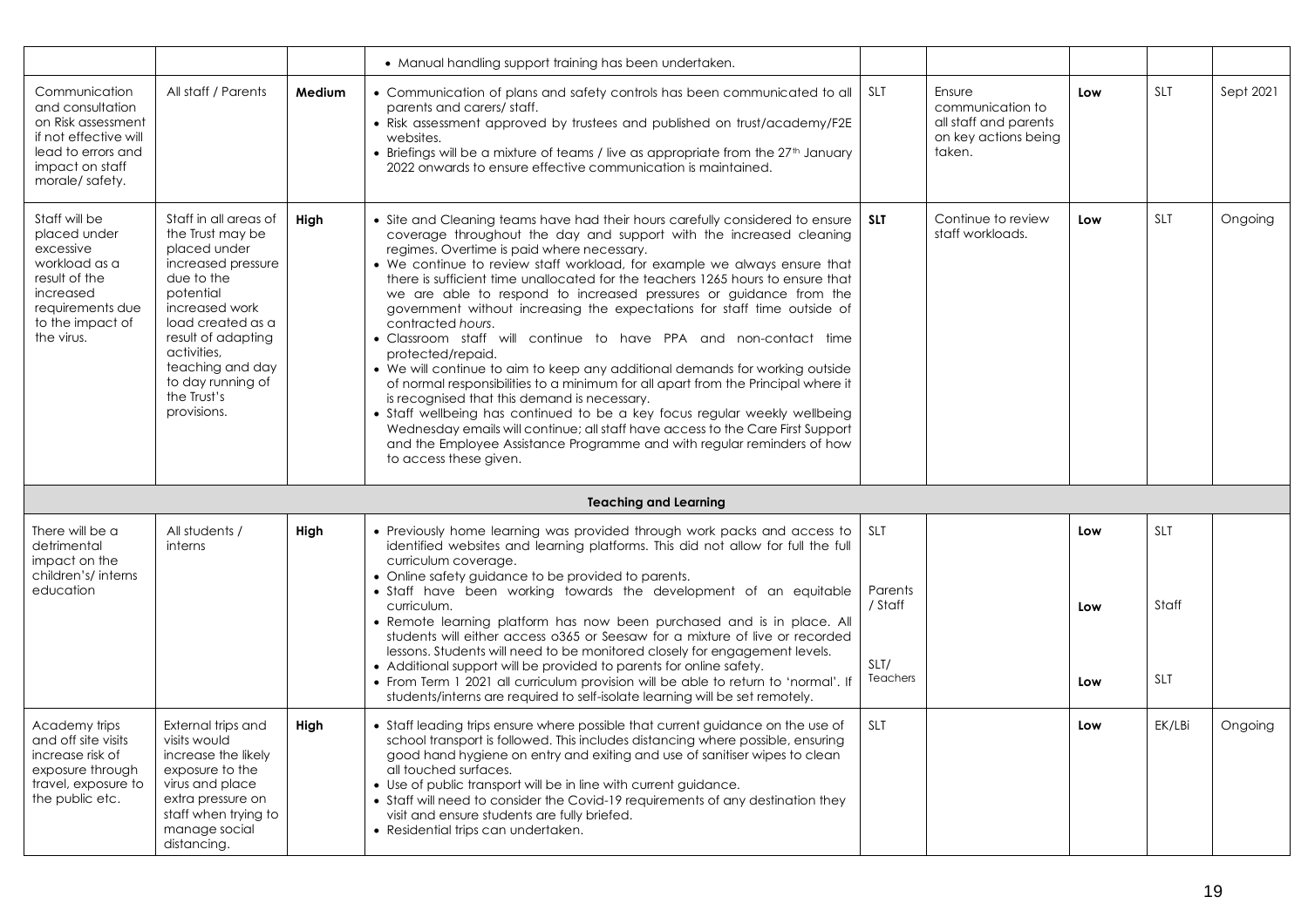| Wraparound care,<br>clubs and extra-<br>curricular provision<br>will increase mixing<br>and thus increase<br>the risk of<br>transmission of the<br>virus. | Students and staff<br>participating in<br>these activities risk<br>transferring the<br>virus.                                                                                | High | • Breakfast club has remained throughout with clear procedures in place for<br>increased hygiene and social distancing measures. This is in line with<br>guidance for wraparound care.<br>• All clubs and activities can resume in line with guidance.                                                                             | <b>SLT</b>            | Monitor                                  | Low | <b>SLT</b>        | Ongoing |
|-----------------------------------------------------------------------------------------------------------------------------------------------------------|------------------------------------------------------------------------------------------------------------------------------------------------------------------------------|------|------------------------------------------------------------------------------------------------------------------------------------------------------------------------------------------------------------------------------------------------------------------------------------------------------------------------------------|-----------------------|------------------------------------------|-----|-------------------|---------|
|                                                                                                                                                           |                                                                                                                                                                              |      | On site events                                                                                                                                                                                                                                                                                                                     |                       |                                          |     |                   |         |
| On site events will<br>lead to mixing of<br>people increasing<br>the spread of the<br>virus.                                                              | Staff and students<br>would potentially<br>be at increased<br>risk from the virus.                                                                                           | High | • In line with guidance all activities can be undertaken.                                                                                                                                                                                                                                                                          | SLT/JW/<br><b>JWD</b> | No further actions<br>required.          |     |                   |         |
|                                                                                                                                                           |                                                                                                                                                                              |      | <b>Testing and Track &amp; Trace</b>                                                                                                                                                                                                                                                                                               |                       |                                          |     |                   |         |
| <b>The</b><br>implementation of<br>LFT will pose<br>additional risks if<br>not conducted in<br>line with guidance                                         | Staff and<br>Students/interns<br>being given the<br>test.<br>Staff working in<br>the test centre.                                                                            |      | • Staff and students are to continue to test using LFTs at home twice weekly<br>This is in line with current guidance. Instructional videos are located on the<br>academy website and YouTube channel.                                                                                                                             | LAH/<br>MSL           | Review in line with<br>guidance changes. | Low | LAH/ PH<br>Medway | Ongoing |
|                                                                                                                                                           |                                                                                                                                                                              |      | Additional risk measures that only apply to F2E - also refer to Appendix 2 Basepoints risk assessment                                                                                                                                                                                                                              |                       |                                          |     |                   |         |
| Internship trips and<br>off site visits<br>increase risk of<br>exposure through<br>travel, exposure to<br>the public etc.                                 | External trips and<br>visits would<br>increase the likely<br>exposure to the<br>virus and place<br>extra pressure on<br>staff when trying to<br>manage social<br>distancing. | High | • Any trips to be risk assessed.<br>• Life skills visits within the community have been going ahead if safe measures<br>can be assured. i.e. access to hygiene facilities such as hand washing and<br>toilets<br>• All interns are to continue to access regular LF testing.<br>• Trips can continue in line with guidelines.      | EAH                   |                                          | Low | EAH               | Ongoing |
| Increased risk to<br>interns as a result<br>of accessing the<br>workplace                                                                                 | Interns and Job<br>coaches                                                                                                                                                   | High | • All interns to remain in their work place and adhere to work place guidance.                                                                                                                                                                                                                                                     | EAH/<br>AG            | Continue to monitor<br>work place safety | Low | EAH/<br>AG        | Ongoing |
|                                                                                                                                                           |                                                                                                                                                                              |      | <b>Fortis Outreach Provision</b>                                                                                                                                                                                                                                                                                                   |                       |                                          |     |                   |         |
| Outreach staff will<br>be at increased<br>risk of catching/<br>transmitting Covid-<br>19 due to visiting<br>different provisions                          | Outreach staff,<br>staff within the trust<br>and outside the<br>trust, plus<br>students/staff                                                                                | High | • Staff adhered to our policy and practice, and the practice and visitor<br>protocols of others schools.<br>• Staff may choose to wear face coverings<br>• 1:1 student support will be in a ventilated space<br>. If a student becomes physical, Outreach staff will follow de-escalation<br>techniques and maintaining own safety | MSL/LL                | Continue to monitor                      | Low | LL                | Ongoing |